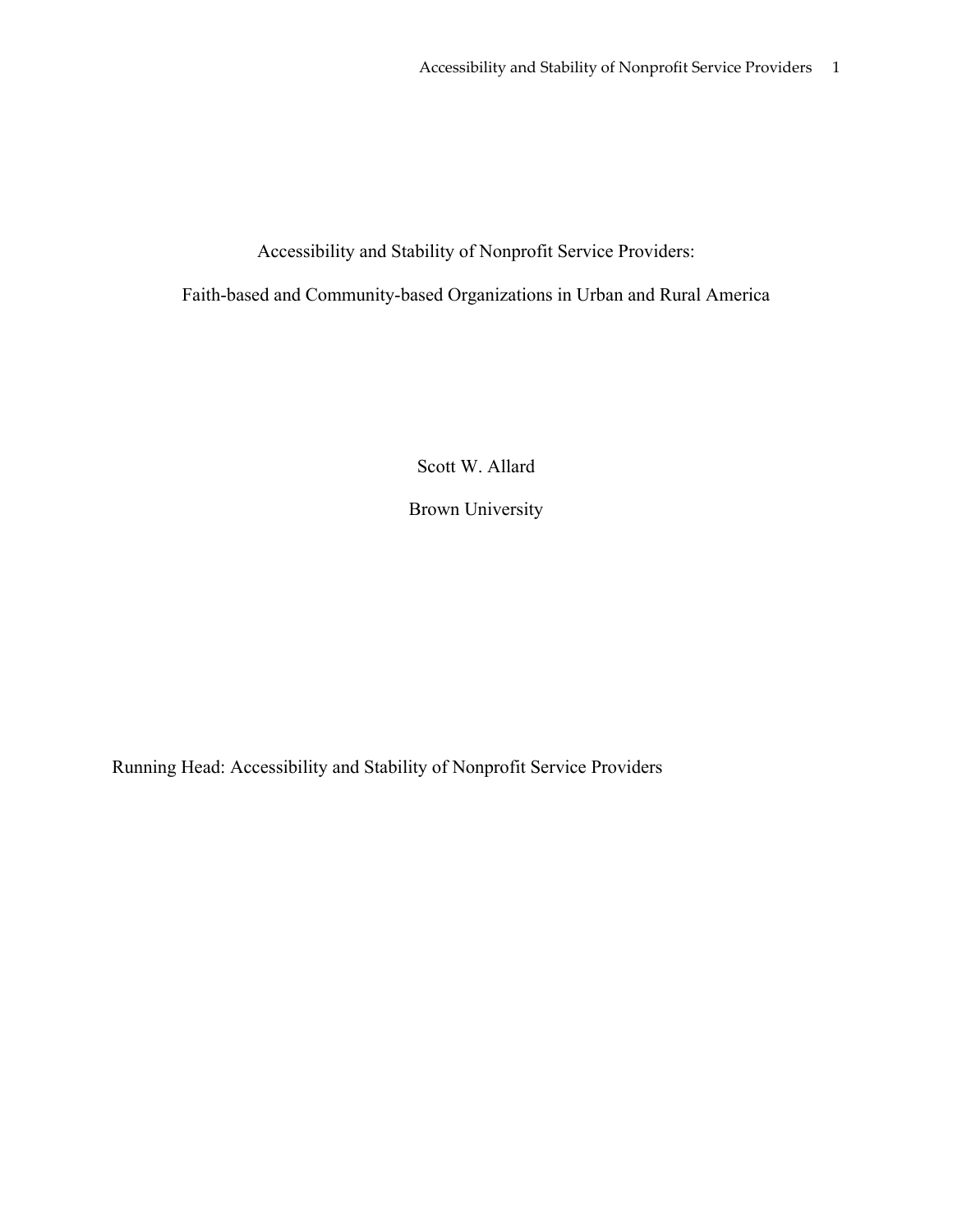Over the past four decades, social services promoting work activity and greater personal well-being—such as job training, adult education, child care, substance abuse or mental health services, emergency assistance—have become a central component of the safety net that assists low-income families in America.<sup>1</sup> Until the late 1960s and early 1970s, welfare cash assistance was a primary method for helping poor persons, particularly poor single mothers. Today, however, federal and state spending on welfare cash assistance totals about \$11 billion annually, whereas the Congressional Research Service (2003) estimates that means-tested federal, state, and local social service programs receive at least \$110 billion in funding each year.<sup>2</sup> Contrary to popular perceptions that view welfare cash assistance as the dominant approach to antipoverty assistance, the safety net is composed largely of social service programs that help poor populations overcome barriers to employment and achieve better work outcomes.

The role of social service programs in the public safety net has numerous implications for policy and communities. First, secular and faith-based nonprofit organizations (often referred to as religious nonprofits) typically deliver publicly funded social service programs. Discussing the modern safety net, Smith (2002) concluded that "nonprofit social service agencies have a more central role in society's response to social problems than ever before" (p. 150). Similarly, DiIulio (2004) stated that "faith-based programs, especially in urban communities, are the backbone of broader networks of voluntary organizations that benefit the least, the last, and the lost of society" (p. 82). Not only does the nonprofit sector administer many government-supported services, it also offers assistance financed through philanthropic and charitable giving. Nonprofit service agencies may be more trusted in high-poverty neighborhoods and more responsive to community priorities than government agencies (Owens and Smith 2005). As a result, efforts to strengthen faith-based service organizations (FBOs) and community-based nonprofit service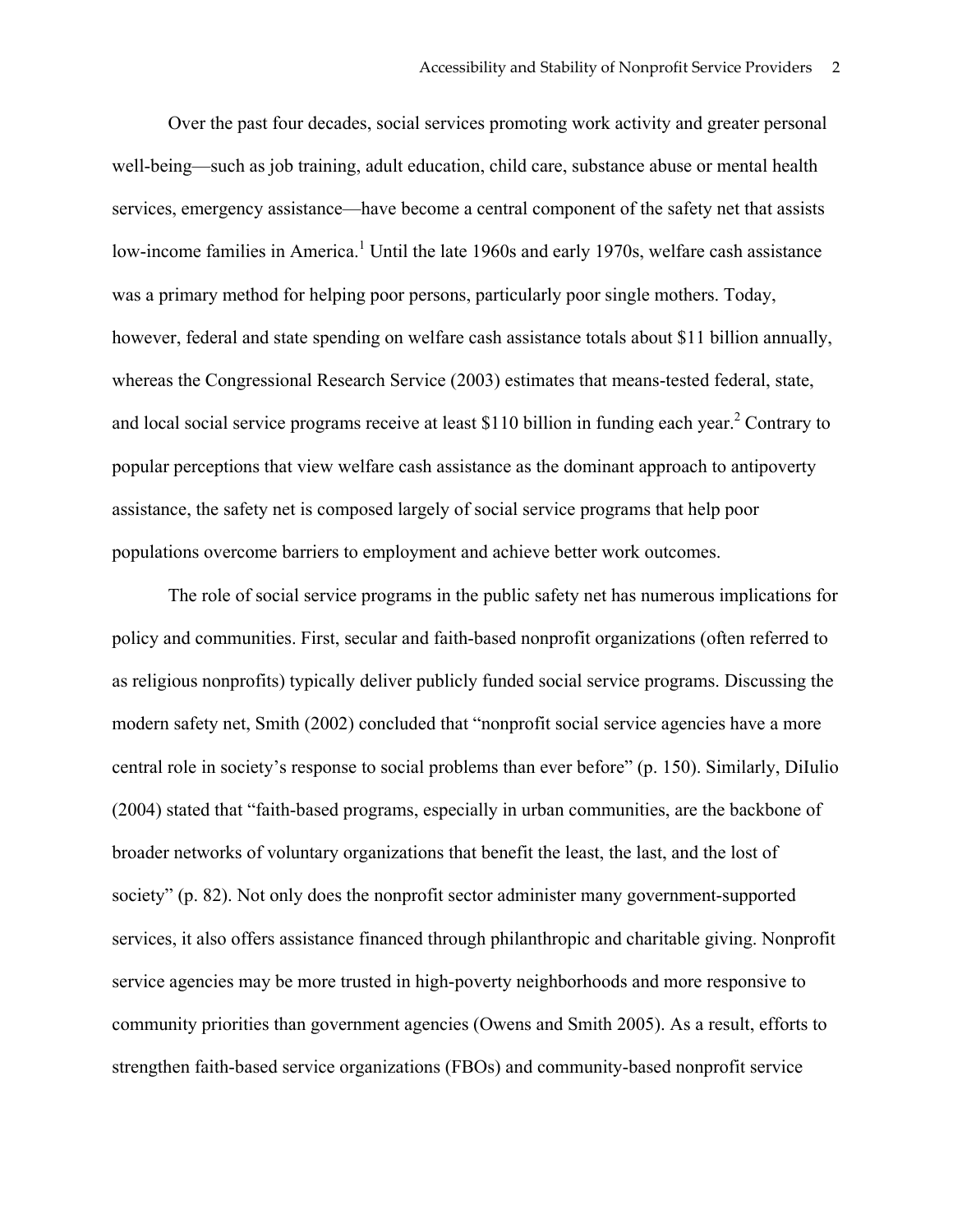providers have become prominent components of national, state, and local antipoverty policy agendas.

Second, delivery of social service programs is very different from delivery of cash assistance programs. While welfare or food stamp benefits can be delivered directly to recipients through the mail or an electronic benefits transfer (EBT) card, most social services cannot be mailed or delivered directly to an individual at home. Instead, clients typically visit a social service agency, often several times, to receive assistance or complete a program. Poor persons who do not live in proximity to relevant service providers may find it difficult to address basic household needs, barriers to employment, or more serious health issues because of limited access to transportation resources and complex commutes.

Finally, because social service funding can vary from year to year, it is important to pay particular attention to the stability of nonprofit community service organizations. Whether caused by changing needs or public priorities, the allocation of service program funds can change from year to year. Public and private funding of social services also is cyclical, typically contracting during periods of economic downturn and tight budgets when the need for assistance often rises. Therefore, for a variety of reasons, nonprofit service organizations must cope continuously with lost or shifting revenue streams. As critical as service accessibility may be to improving outcomes among working poor families, the consistency and stability of providers is also essential to adequately assist low-income populations.

With these considerations in mind, this paper examines several important questions about the role of faith-based and community-based secular nonprofit service organizations:

• Are certain types of faith-based or secular nonprofit service organizations more accessible to poor populations than others?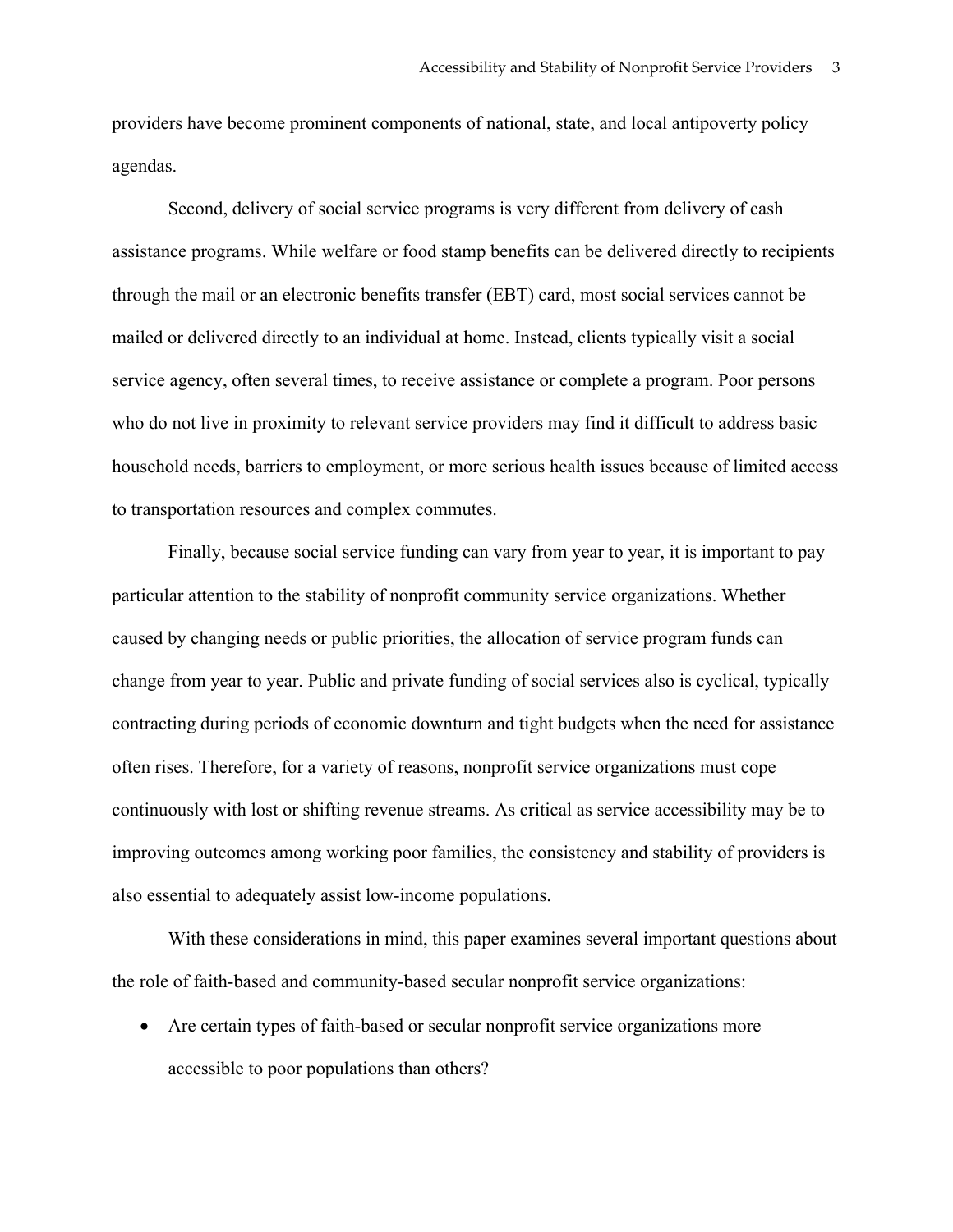- How are FBOs and secular nonprofit service organizations funded?
- Is service provision more stable and consistent across FBOs than secular organizations?

To help answer these questions, data from a unique survey of nearly 1,200 faith-based and secular nonprofit social service agencies operating across seven urban and rural sites were analyzed. Overall, the results show FBOs that integrate religious elements into service delivery and secular nonprofit organizations are more accessible to poor populations than FBOs that do not integrate religious elements into service provision. Moreover, these data indicate that a large percentage of FBOs and secular nonprofit organizations experience funding volatility and inconsistency in service provision each year. In addition, the paper draws implications for policies that may strengthen community-based nonprofits and future research into the role these organizations play within the contemporary safety net.

# **Place, Stability, and Social Service Provision**

The term "social safety net" describes the assistance that seeks to prevent adults and children from falling below a minimum material standard of living. Today's safety net comprises a bundle of governmental and nongovernmental antipoverty programs targeting low-income populations who lack adequate income, food, housing, or access to health care. The most salient safety net programs are those governmental assistance programs designed to reduce material poverty or address health care needs. Public programs, such as food stamps, welfare cash assistance through the Temporary Assistance for Needy Families (TANF) program, and the Earned Income Tax Credit (EITC) seek to increase poor families' income and resources; while the Medicaid program provides health insurance coverage for low-income elderly populations and working poor families.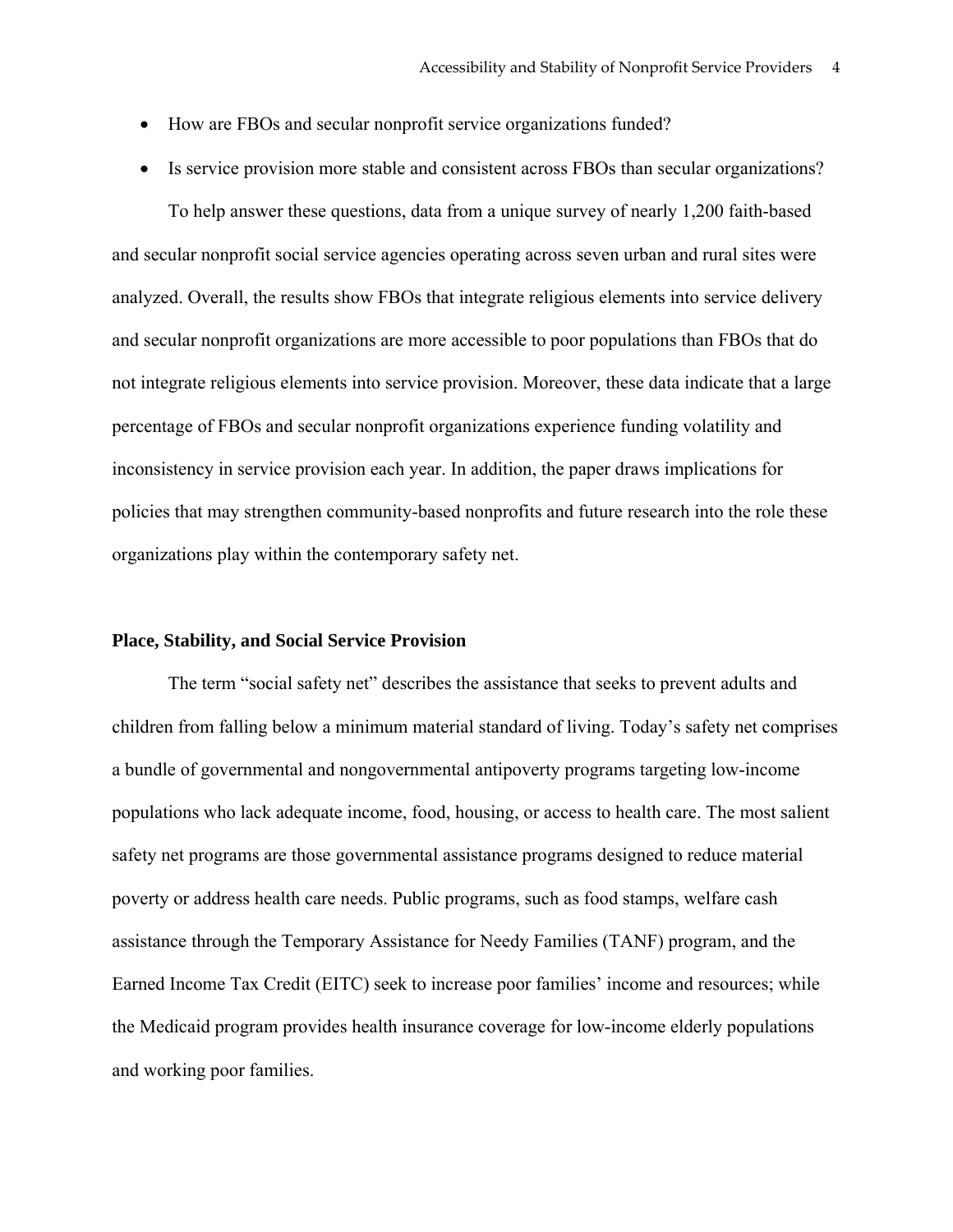Less well understood, however, is the importance of social service programs to the modern American public safety net. Social services are critical avenues through which poor and near-poor households address immediate needs, overcome obstacles to employment, and seek better work opportunities (Edin and Lein 1998, Gutiérrez-Mayka and Bernd 2006). Assistance comes through many different programs: substance abuse or mental health, food pantries or soup kitchens, temporary cash or food, child care, job training and adult education, housing, and transportation. The Congressional Research Service (2003) estimates government spending on many different means-tested social service, job training, housing, adult education, and energy assistance programs has doubled in real dollars over the past 30 years. Because nonprofits administer many of these programs, expanded public funding has led to growth of the nonprofit service sector. Salamon (2002) showed that the number of nonprofit human service organizations increased by 115% between 1977 and 1997, with total revenues for those organizations more than doubling during that time. The number of nonprofit human service and job training service providers has continued to grow, increasing by more than 60% between 1990 and 2003. Total revenues for these organizations now reach about \$80 billion (Allard, 2008).<sup>3</sup> Combining public and private expenditures, it can be estimated that the United States allocates between \$150 and \$200 billion to social service programs annually.

One implication of maintaining a safety net reliant on social services is that issues of provider accessibility become paramount. For example, a poor person cannot readily participate in a social service program located many miles away, making proximity to service providers critical to receiving help. Information about the services available is likely to be a function of proximity to providers because an individual is more likely to know about the agencies present in their immediate neighborhood than in neighborhoods farther away. Caseworkers often will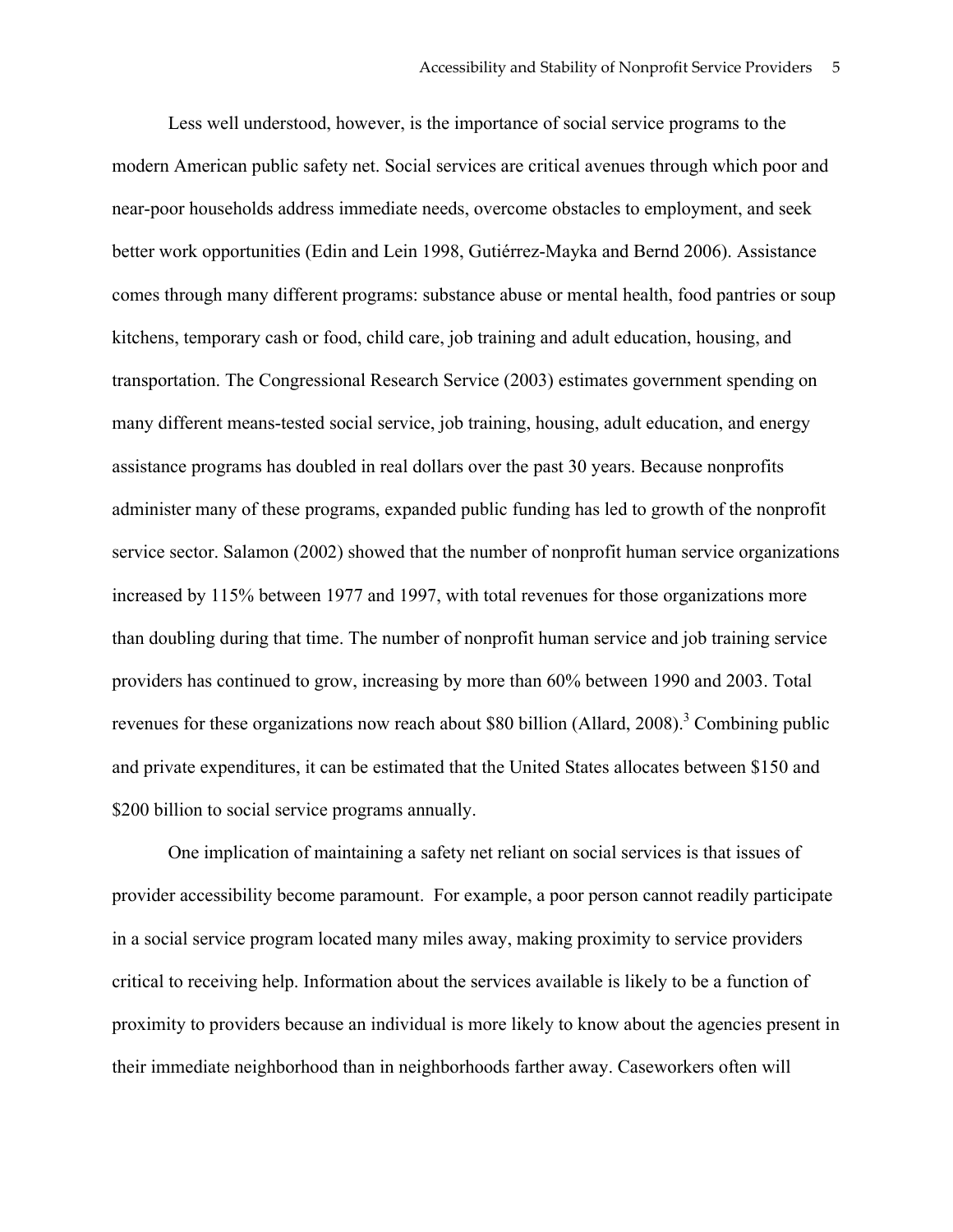provide low-income individuals with information about programs in the immediate community. Living in closer proximity to providers will reduce the commuting burden, especially if office visits must be coordinated with already complex trips between home, child care, and work. Further, the limitations of public transportation in many communities and low rates of automobile ownership among low-income households make it even more critical that providers are located nearby poor populations. $4$ 

Compounding the challenge of ensuring adequate access to programs, social service providers often experience fluctuations in the level and sources of program revenues from year to year. Changes in funding are due in part to shifts in public and private priorities that reflect evolving demographic patterns, community needs, or policy agendas. Government agencies and nonprofit philanthropies often allocate their finite resources to reflect moving priorities. As noted earlier, public and private funding for social service programs decrease during economic downturns, when revenues, endowments, and private giving decline. This responsiveness to the economic cycle means that funding available for social service programming most often decreases at the same time that the need for assistance increases.

Because the safety net is financed in this manner, social service organizations devote substantial energy to maintaining program funding, seeking new sources of funds or looking for revenues to replace lost funding sources. Agencies and organizations that cannot receive a consistent flow of revenue or program resources will be forced to cut staff, reduce available services, and/or limit the number of people served. In extreme cases, agencies or organizations may be forced to temporarily close or even permanently shut their doors because of insufficient or inconsistent funding. Volatility in program funding streams not only makes assistance less available to those in need, it destabilizes the agencies and organizations on which the safety net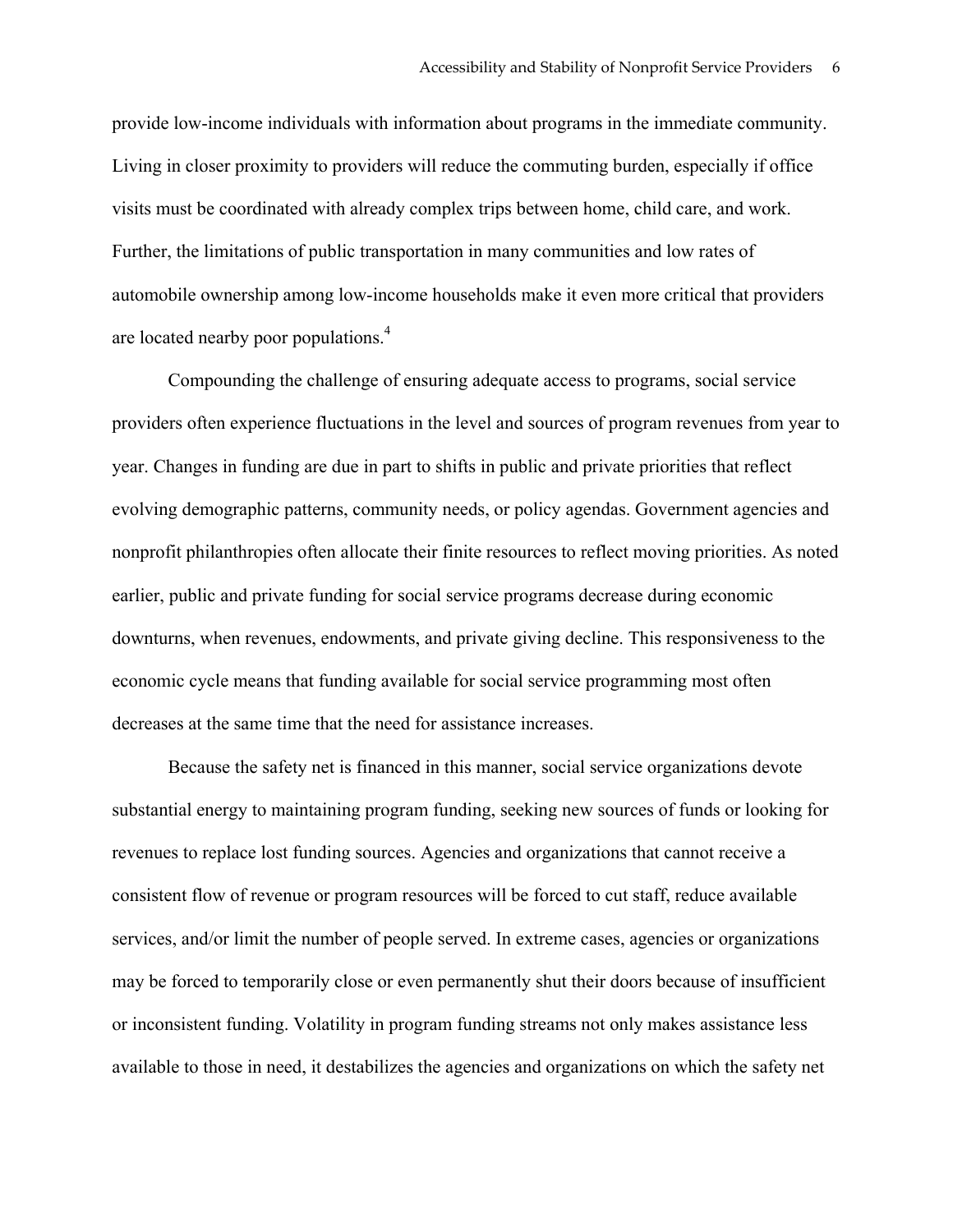is founded. Understanding how funding is allocated within communities and across agencies, therefore, is critical to identifying where the safety net is most vulnerable.<sup>5</sup>

#### **The Multi-City Survey and Rural Survey of Social Service Providers**

Despite the importance of accessibility and stability to the success of social service programs, there is relatively little information comparing the accessibility and stability of FBOs with secular nonprofit service organizations. <sup>6</sup> To better understand how faith-based service organizations and secular nonprofit service organizations operate within local safety nets, data were analyzed from the Multi-City Survey of Social Service Providers (MSSSP) and the Rural Survey of Social Service Providers (RSSSP), which were completed with executives and managers in three metropolitan areas (Chicago, Los Angeles, and Washington, D.C.) and four multiple county rural sites (southeastern Kentucky, south-central Georgia, southeastern New Mexico, and the border counties of Oregon-California) between November 2004 and June 2006. Organizations self-identified as either governmental, secular nonprofit, or religious nonprofit organizations, the latter which I refer to as faith-based organizations in this paper. Each survey then gathered detailed information on location, services provided, clients served, funding, and organizational characteristics from these public and nonprofit service providers. With response rates that exceed 60% in each site, these surveys are the most unique, comprehensive, and geographically sensitive data about social service provision currently available.

As expected, nonprofit service organizations are critical components of safety nets in urban and rural areas. Among the organizations interviewed by the MSSSP, 70% self-identified as secular or faith-based nonprofit organizations and are included in the present analyses; 61% of providers in the RSSSP reported either secular or faith-based nonprofit status. Totaled across the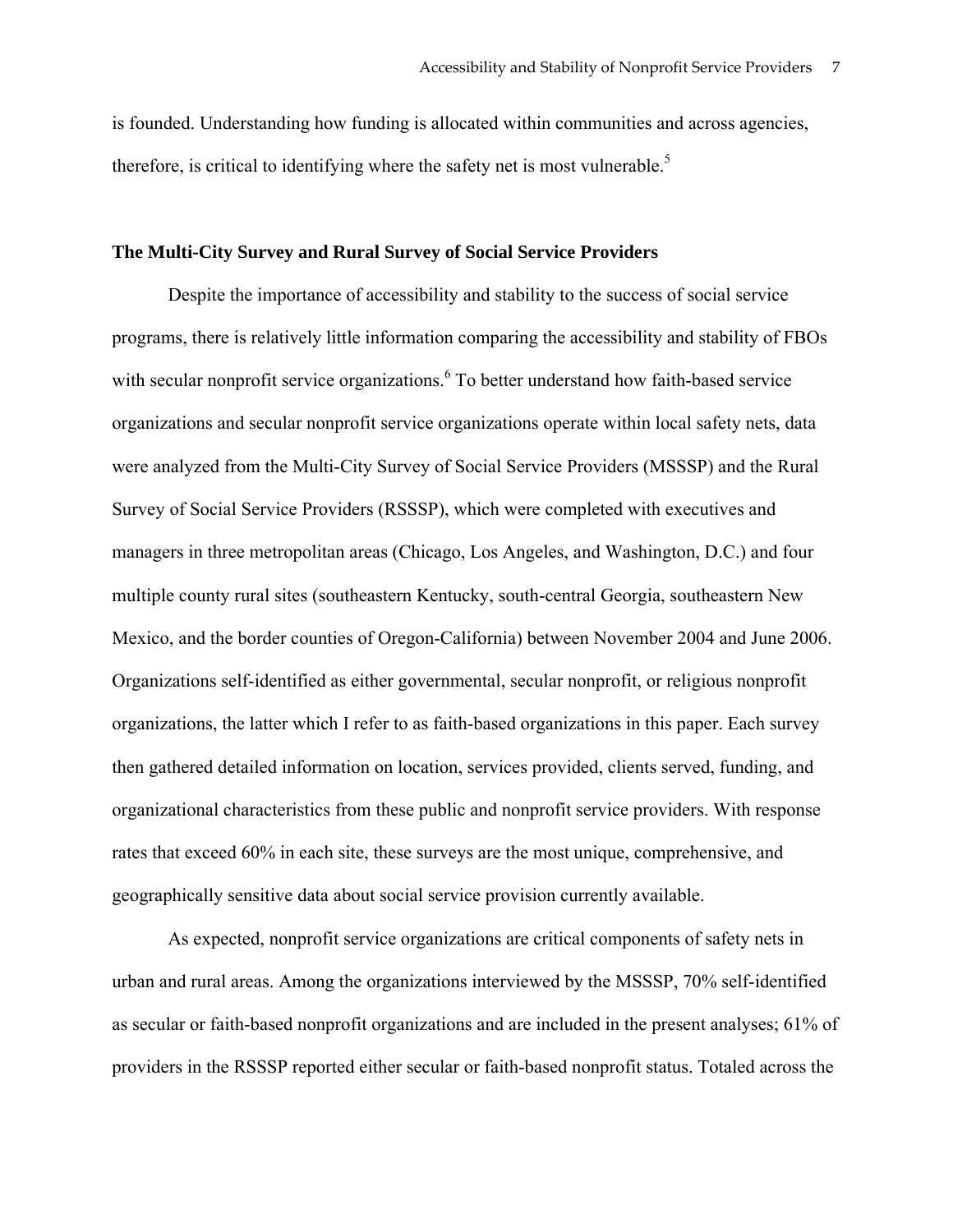two surveys, there are 1,172 secular or faith-based nonprofit organizations, of which roughly 60% self-identified as secular nonprofits (67% in the MSSSP, 58% in the RSSSP). Survey questions about the frequency with which religious elements are incorporated into service delivery are used to sort FBOs into one of two categories: faith-integrated agency or faithsegmented agency. Faith-integrated agencies are those that report frequent involvement of prayer with clients, promotion of particular religious viewpoints, or discussion of behavioral or lifestyle issues using religious principles in the course of service delivery. These organizations often are small church-based food pantries or emergency assistance programs that help several dozen people each month, but they also include larger organizations that help up to several hundred clients at any point in time with a wide range of material, employment, and personal needs.

Faith-segmented organizations do not frequently incorporate prayer, religious viewpoints, or religious principles into service delivery.<sup>7</sup> A typical example of a faith-segmented organization is a local site of a larger agency like Catholic Charities or Lutheran Social Services whose origins are in a faith community, but where faith elements are not actively incorporated into service provision. Other examples of faith-segmented organizations include local nonprofits spun off from places of worship or ministerial associations with the intention of separating the social mission from the religious mission of the organization.

Using this approach, 70% of FBOs in the MSSSP are classified as faith-segmented organizations and 30% are classified as faith-integrated. Rural FBOs were more closely split, as slightly more than 53% of FBOs in the RSSSP are categorized as faith-segmented organizations and 47% are categorized as faith-integrated. See the Appendix A for more detail about these two surveys and the questions used to determine religious or secular status.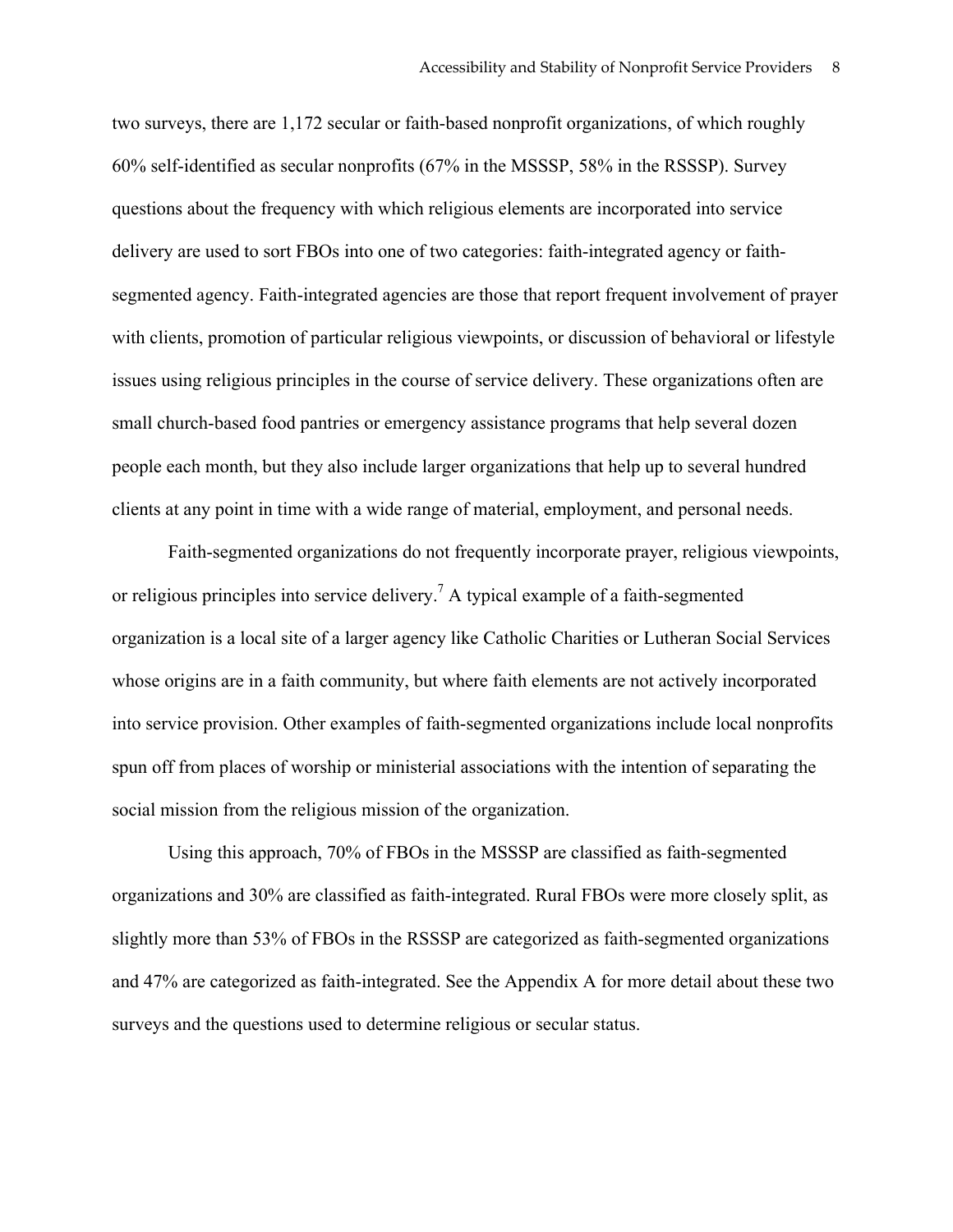#### **Comparing the Features of Faith-based and Secular Service Providers**

Table 1 (see Appendix B) examines whether the types of services, organization budget, and percentage of clients living below the poverty line vary among secular nonprofit organizations and FBOs. Consistent with existing research, the top panel of Table 1 indicates that FBOs in urban and rural areas are more likely to offer services to address immediate material needs, such as emergency food or cash assistance, rather than services requiring trained professional staff, such as outpatient mental health treatment, substance abuse programs, or employment-related services.<sup>8</sup> For example, faith-integrated organizations are considerably more likely to offer emergency assistance (88% in the MSSSP and 85% in the RSSSP) than secular nonprofit organizations (50% in both the MSSSP and RSSSP).

Also, the degree to which FBOs and secular nonprofit organizations deliver programs intended to improve nonmaterial well-being and work outcomes varies. About half of all secular nonprofit organizations in the MSSSP offer mental health or substance abuse programs; nearly 60% administer employment-related programs. By comparison, only about one third of FBOs in the MSSSP and the RSSSP offer outpatient mental health or substance abuse services. Slightly larger percentages of faith-integrated and faith-segmented organizations offer employmentrelated services, such as job training or adult education, but again at rates well below secular nonprofit organizations.

Part of the reason that FBOs may have a different programmatic orientation than secular nonprofits is because many faith-integrated and faith-segmented organizations have fewer resources than secular providers. Without funds for full-time professional staff or program resources, FBOs may not be able to offer mental health or employment services. Whereas 51% of secular nonprofit organizations in the MSSSP and 34% in the RSSSP have annual budgets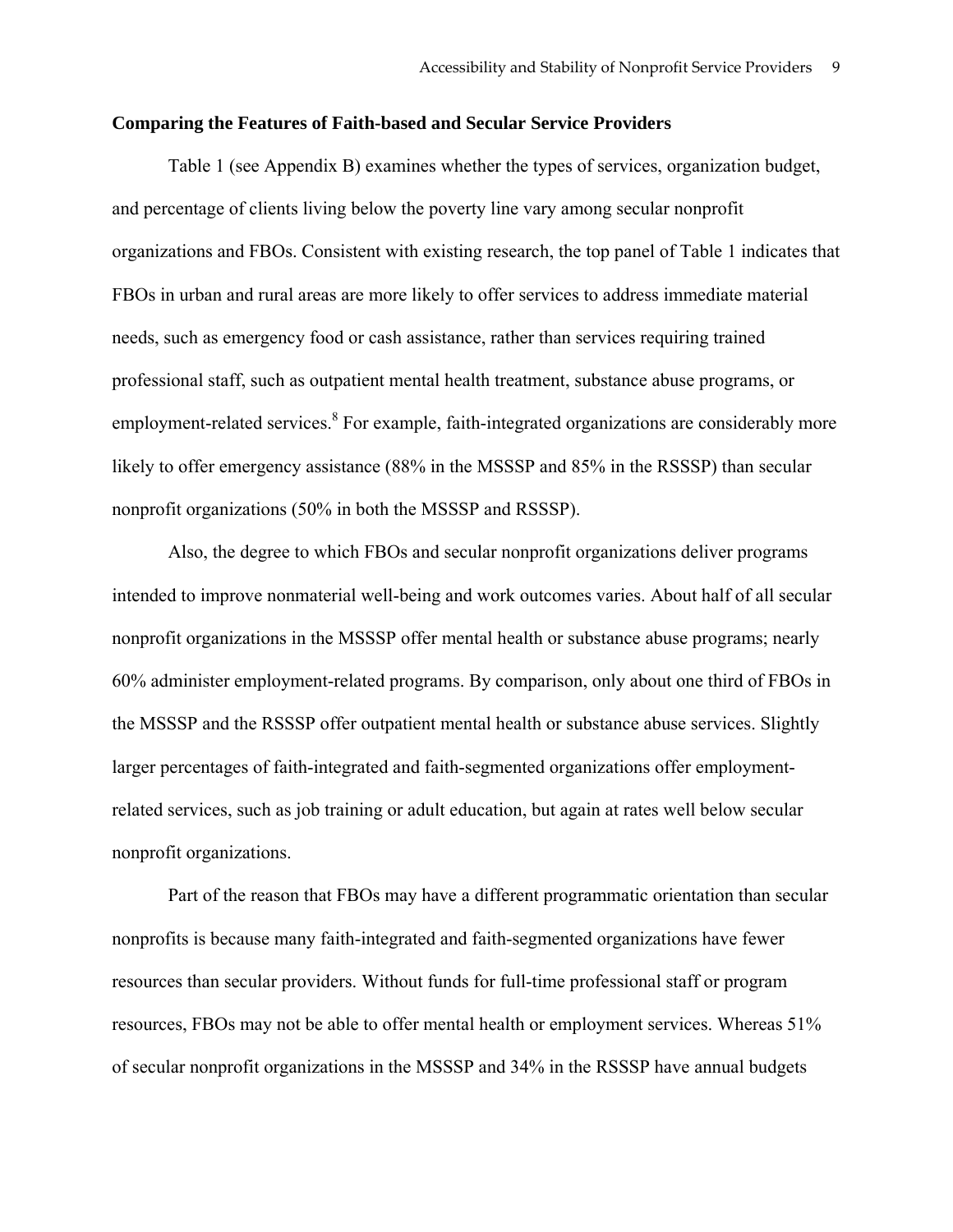above \$1 million (see the middle panel of Table 1), less than one third of FBOs in the MSSSP and less than 10% of all FBOs in the RSSSP report budgets over \$1 million. Almost one third of faith-integrated providers in the MSSSP and nearly half in the RSSSP have operating budgets of less than \$50,000 annually.

Given that secular nonprofit organizations are more likely to provide mental health, substance abuse, and employment-related programs that are utilized by a broad range of poor and nonpoor persons alike than FBOs, it might be expected that these nonprofits maintain client caseloads containing fewer poor persons than FBOs that focus primarily on the material needs of the poor. However, this is not the case. As shown in the bottom panel of Table 1, both faithbased and secular nonprofit organizations target most of their programs to populations below the poverty line. Although FBOs, particularly those in rural areas, serve poor persons almost exclusively, nonprofit providers of all types in the MSSSP and RSSSP have caseloads predominantly composed of persons with income below the federal poverty line.

#### **Accessibility of Faith-based Versus Secular Providers**

Differences in client characteristics are suggestive, but alone they provide little information about the accessibility of social service opportunities in a particular community. Although data from the MSSSP indicate that 63% of nonprofit organizations draw a majority of their clients from within three miles, it is still a concern where nonprofit organizations choose to locate in communities.<sup>9</sup> There are a number of factors that shape an agency's location decision: availability of suitable office space, affordability of space, a mission to serve certain neighborhoods or population groups, access to private donors and other revenue streams, and proximity to adequate densities of potential clients.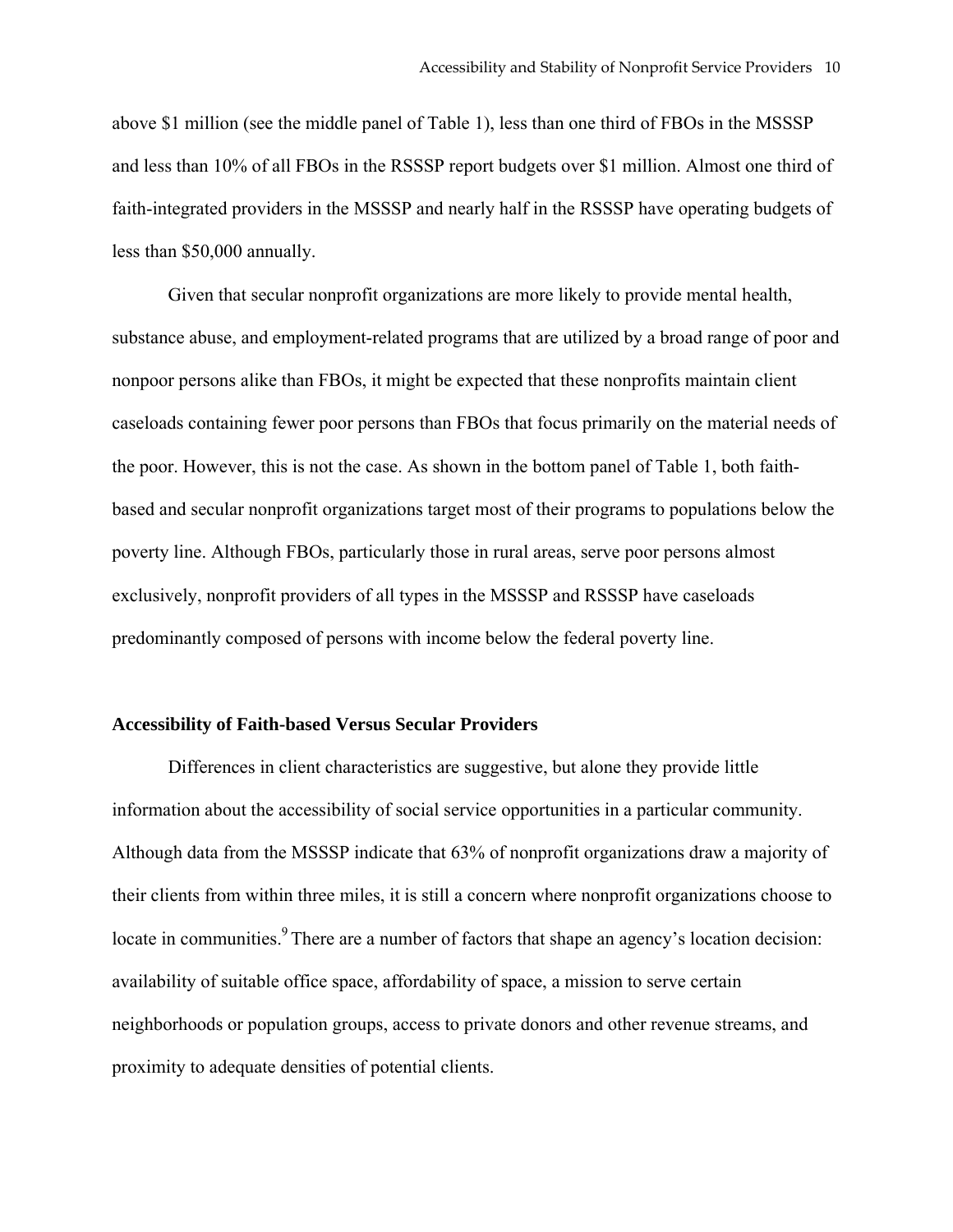To better reflect whether providers locate near high-poverty areas, it is helpful to calculate service accessibility scores in the three urban sites to reflect each residential census tract's relative access to a particular type of nonprofit organization (faith-integrated, faithsegmented, secular nonprofit) offering basic needs, mental health or substance abuse, or employment-related services to low-income populations. These scores weight for the number of clients served within three miles of a given tract and by the number of poor persons within three miles to control for potential demand. More detail about the construction of the service accessibility measures used is provided in the Appendix A.

Service accessibility scores indicate whether a particular type of service provider is located closer to concentrations of poor populations within a given community. These service accessibility scores can be used to compare service provision across different types of census tracts or neighborhoods. Scores above 1 indicate greater access to service opportunities compared to the average tract or neighborhood. For example, Neighborhood A, with an access score of 1.10 for faith-integrated providers, is located within three miles of 10% more service opportunities delivered by faith-integrated providers than the metropolitan mean tract controlling for supply and demand. If Neighborhood B has an access score of 0.90 for faith-integrated providers, it can be said to be located near 10% fewer service opportunities than the metropolitan mean tract. Also, it can be said that Neighborhood A has access to 22% more service opportunities than Neighborhood B  $(1.10\div 0.90=1.22)$ . Accessibility scores indicate how the volume of clients served by particular types of nonprofit service providers is distributed across low-poverty versus high-poverty neighborhoods, but they do not indicate whether the supply of services is adequate to meet need in any given neighborhood.<sup>10</sup> With these caveats in mind, Table 2 (see Appendix B) reports mean accessibility scores across census tracts with low poverty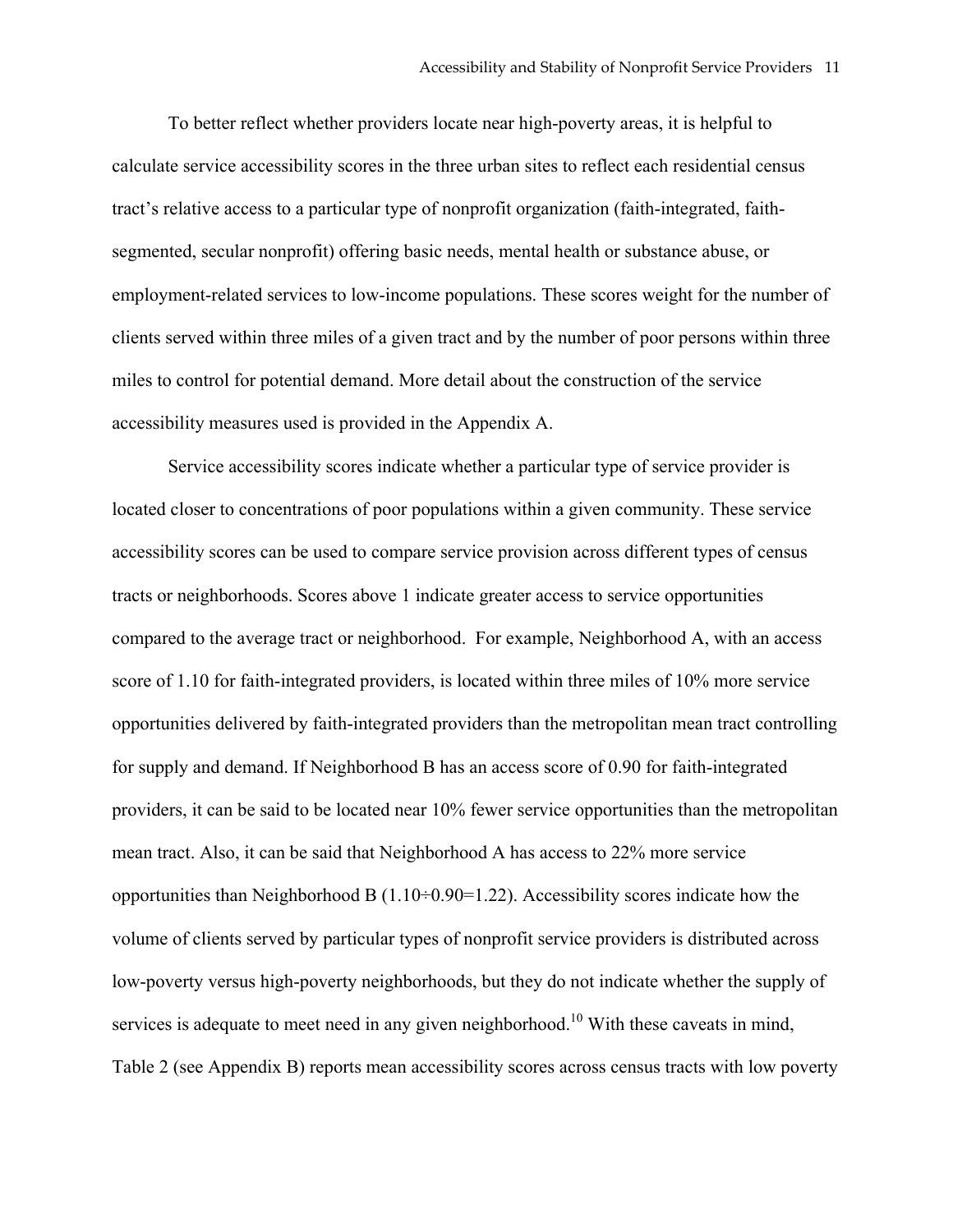(poverty rate less than 10%), moderate poverty (poverty rate between 11% and 20%), high poverty (poverty rate between 21% and 40%), and extremely high poverty (poverty rate over  $40\%$ ).

There is consistent evidence that neighborhoods with higher poverty rates have greater access to secular nonprofit and faith-integrated providers than to faith-segmented service providers. The top panel in Table 2 reports the mean scores for access to emergency cash or food assistance. Low-poverty neighborhoods have nearly twice as much access to faith-segmented providers offering emergency assistance as high-poverty or extremely high-poverty neighborhoods (1.27 versus 0.72 and 0.67, respectively). In contrast, high-poverty and extremely high-poverty areas have greater access to faith-integrated service providers offering emergency assistance than the average neighborhood (1.12 and 1.25, respectively), and access to secular nonprofits offering temporary help with material needs is comparable to the average neighborhood in each city (1.08 and 1.04, respectively).

Similar patterns are evident in the next two panels of Table 2, which report access to outpatient mental health/substance abuse services and to employment-related services. Although mental health and substance abuse services are more resource intensive and less common among FBOs, higher poverty communities have greater access to faith-integrated agencies offering outpatient mental health and/or substance abuse programs. In fact, high-poverty and extremely high-poverty neighborhoods have access to many more mental health and substance abuse service opportunities delivered through faith-integrated organizations than through faithsegmented organizations. Persons living in high-poverty and extremely high-poverty tracts also have higher than average access to secular nonprofit organizations offering these types of services, with access scores about 11% to 12% above the metropolitan mean. Gaps in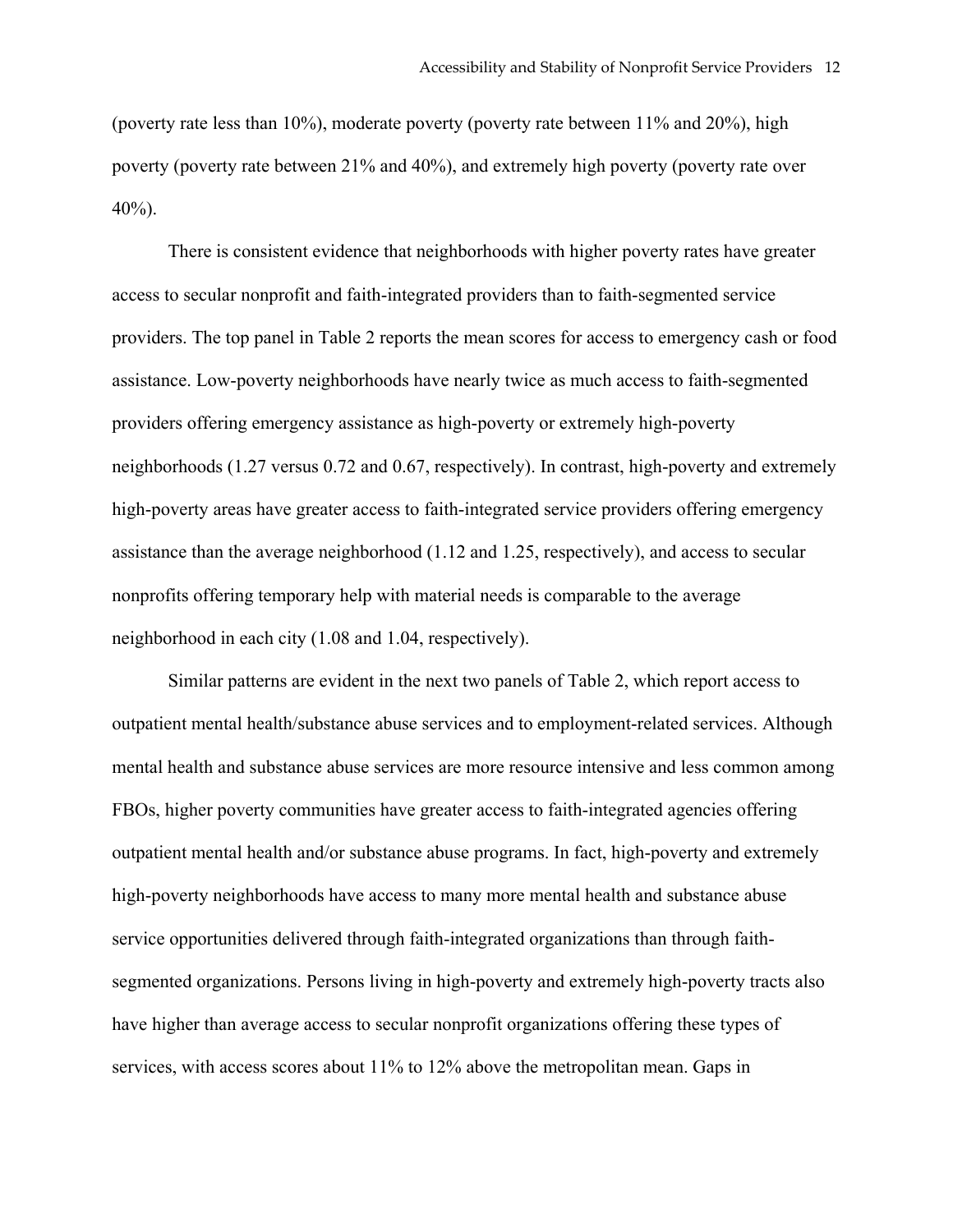accessibility between faith-integrated organizations and faith-segmented or secular nonprofit organizations persist when looking at employment-related services. Neighborhoods with poverty rates above 40% have access to nearly twice as many faith-integrated service providers offering employment-related services as faith-segmented or secular nonprofit organizations (1.75 versus 0.94 and 0.85, respectively).

Looking across three different cities and three different types of social services, there is evidence in the MSSSP that faith-integrated service providers are more accessible to residents of high-poverty central city neighborhoods than faith-segmented organizations. Such findings are consistent with expectations that places of worship and religious congregations located in highpoverty communities play a particularly active role in providing assistance to the poor in surrounding communities. Secular nonprofits often have access scores above the metropolitan average, which also highlights the critical role these organizations play in impoverished communities.

We should keep in mind, however, that faith-integrated organizations account for just a fraction of the nonprofit service sector and the assistance it provides. In both urban and rural areas, secular and faith-segmented service providers help 10 persons for every person receiving help through a faith-integrated provider. Faith-integrated organizations are well-located with respect to poverty, but very few faith-based or community-based organizations provide enough aid to meet the demand in their surrounding community. Moreover, these results do not capture the intent or motivation of different types of organizations to serve low-income populations. In fact, much of the observed differences in accessibility between faith-integrated organizations and other nonprofits may reflect unique opportunities to lease or utilize office space in high-poverty communities that emerge from close partnerships with places of worship in those communities.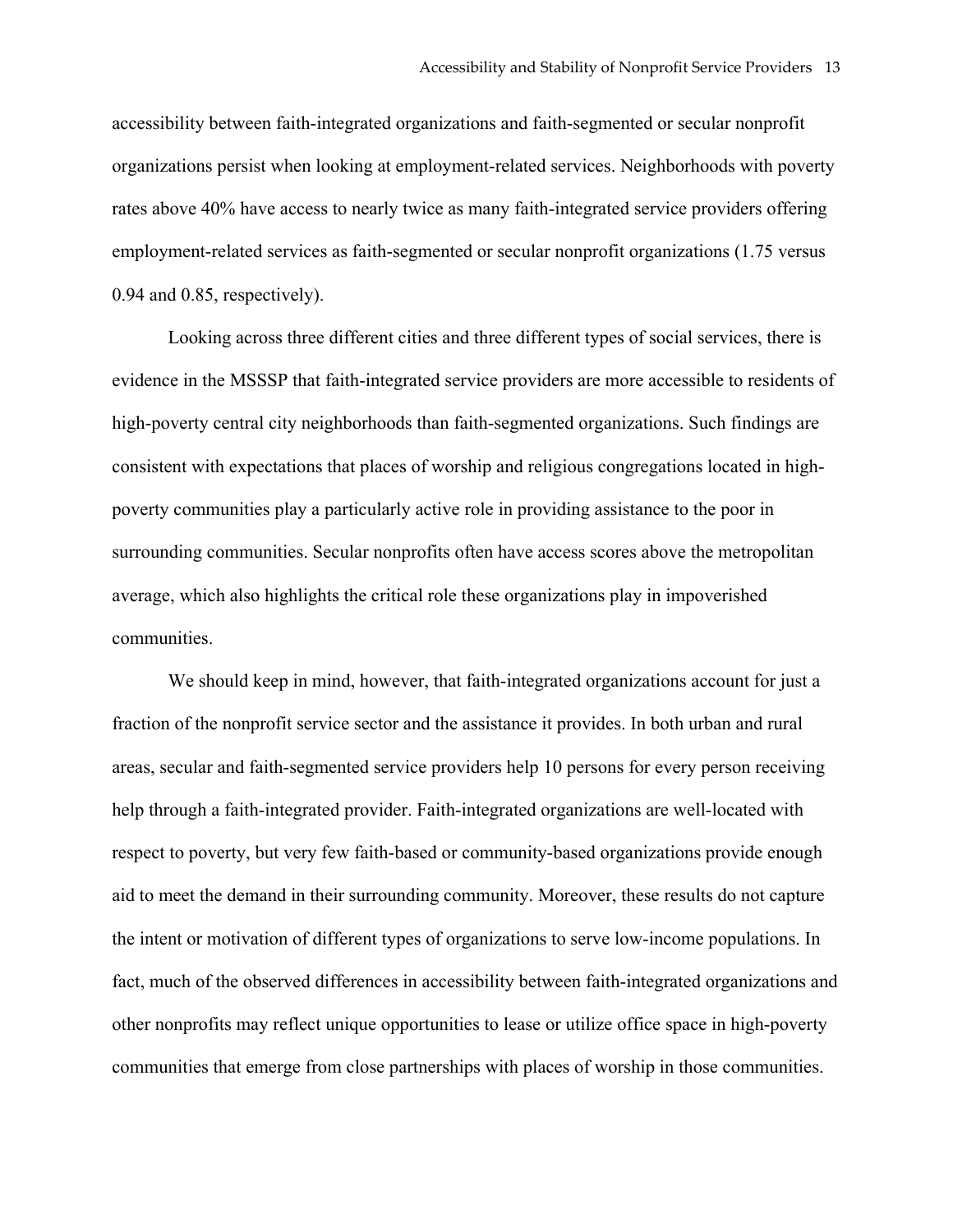#### **Funding the Faith-based and Secular Nonprofit Components of the Public Safety Net**

Although the federal government has sought in the past decade to reduce the barriers that FBOs may face in receiving public funding, little data exist to indicate how services are funded across faith-based and secular nonprofit organizations. To address this issue, each survey asks providers whether they receive funding from government grants or contracts, grants or contracts funded by nonprofit organizations or foundations, or from private giving from individuals.<sup>11</sup> In addition, organizations are defined as "dependent" on a particular revenue source if they receive more than 50% of total organizational revenues from that source.

The findings presented in Table 3 (Appendix B) indicate that nonprofit organizations receive substantial amounts of government funding. For example, roughly 85% of secular nonprofit organizations in urban and rural areas report receiving government funding of some kind. Close to 60% of those secular nonprofit organizations receiving government funds are dependent on those funds. Such findings are to be expected because the nonprofit service sector operates as a key administrative arm of the expanded public safety net. Thus, without secular nonprofit organizations, many government programs could not be delivered at the street level.

In addition, a sizeable share of FBOs report receiving public funding of some kind. More than half of all faith-segmented providers and a smaller, but substantial, share of faith-integrated providers receive government grants or contracts. On the one hand, these findings run counter to assumptions made by past and current federal initiatives to better connect faith-based nonprofit organizations to public funding opportunities. On the other hand, because the law does not permit FBOs to use public funds to support worship or proselytizing activities or to incorporate faith elements into programs, there may be concern that public funding is supporting programs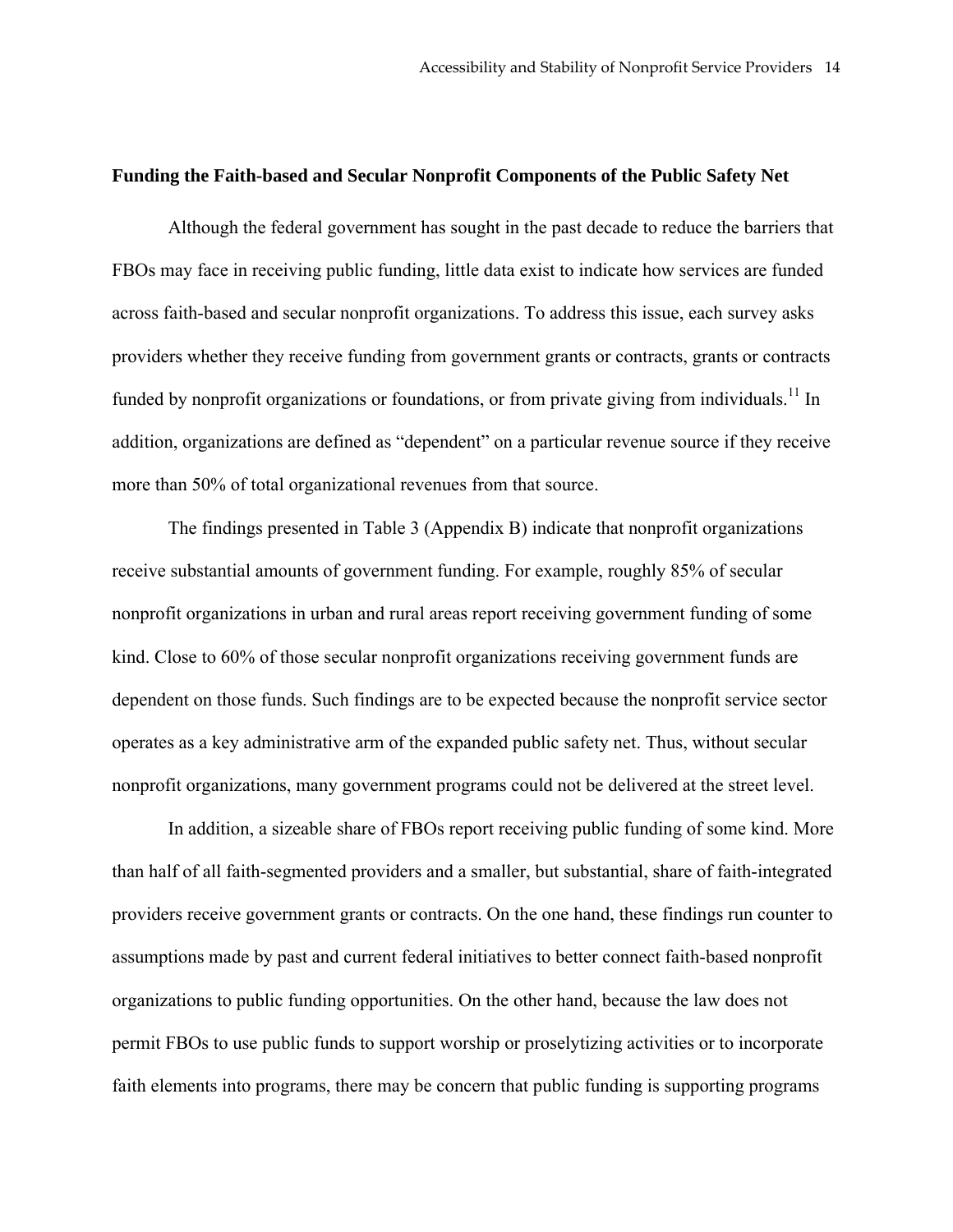with explicit religious purposes or intents. Limitations of these survey data, however, should temper these latter reactions and lead to a cautious view of information about public funding of FBOs. Neither the MSSSP nor RSSSP can link receipt of public funds directly to religious activity. In many instances, it is likely that faith-integrated providers fund programs with religious content through nongovernmental revenue sources and use governmental funds for programs without religious content.

Furthermore, Table 3 indicates that governmental funding does not compose a substantial share of operating revenues for faith-integrated organizations. Only 35% of faith-segmented organizations in the MSSSP receiving governmental funding rely on those funds for at least 50% of their total revenues; only 7% of faith-segmented organizations in the RSSSP are dependent on public funds. Less than 20% of faith-integrated organizations that receive public funding are dependent on these funds. $12$ 

If governmental grants and contracts are less common among FBOs than secular nonprofit organizations, where do religious nonprofit service providers draw funding from? Most FBOs report revenue from nonprofit organizations or philanthropies and from private donors. Funding from the nonprofit sector and from private donors provides critical support to faithintegrated organizations in urban and rural areas. Among faith-integrated providers in the MSSSP, 56% receive nonprofit grants and over 93% receive private donations. Similar patterns are evident in the RSSSP. While about one third of faith-integrated organizations receiving support from other nonprofit organizations are dependent on those revenue streams for a majority of their funding, more than half of those reporting private donations draw a majority of organizational revenues from those sources. Neither faith-segmented nor secular nonprofit service providers appear to rely heavily on nonprofit and private giving. For example, while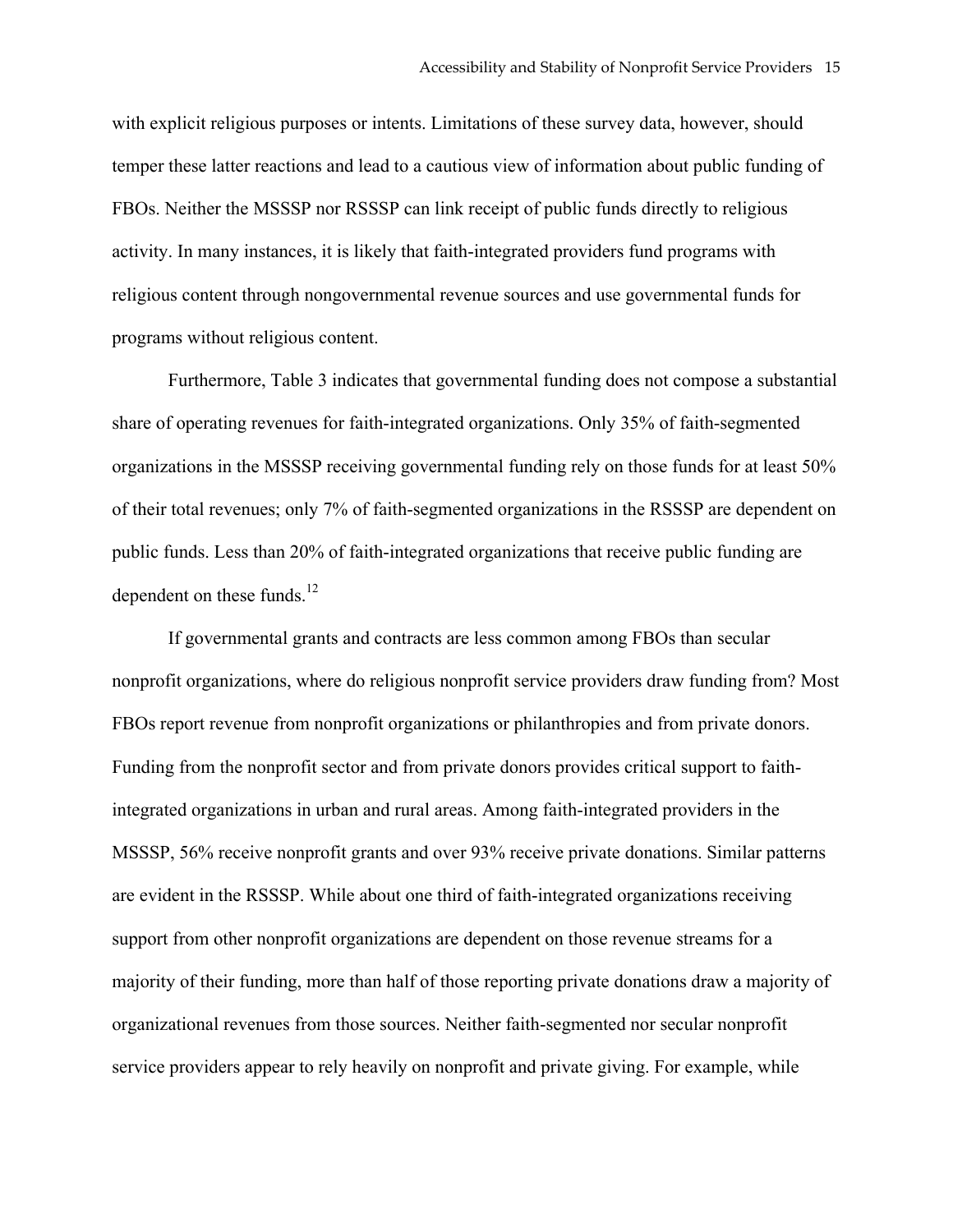three quarters of faith-segmented organizations in the MSSSP receive nonprofit grants and 90% receive private donations, very few of those organizations are dependent on nonprofit grants or private philanthropy for a majority of their operating revenues. This brief snapshot suggests that secular nonprofit organizations are dependent on governmental grants, faith-segmented service providers maintain more balanced funding streams, and faith-integrated organizations are highly reliant on private giving.

Beyond concerns about the sources of program funding, there is also a concern with whether certain types of providers are more vulnerable to funding cuts than others. When looking at reports of decreases in any funding source over the three years prior to the survey, both faith-based and secular service providers display fairly high levels of volatility in the composition of agency funding. The bottom panel of Table 3 indicates that secular nonprofit organizations are more vulnerable than FBOs to revenue cuts. Nearly 50% of secular nonprofit organizations in the MSSSP and RSSSP report a decrease in any revenue source in the previous three years. By comparison, roughly 40% of faith-segmented organizations and 30 % of faithintegrated organizations in these two surveys report a funding decrease. The fact that secular nonprofit organizations are more likely to experience funding cuts may be a reflection of their substantial dependence on public funding sources that change frequently from year to year.

Funding cuts often translate into changes in program offerings, staffing levels, numbers of clients served, or in the extreme, closure of a facility. Almost 55% of all nonprofit service providers in urban and rural areas report reducing service provision in the previous year as a result of funding cuts. The last four rows of Table 3 report specific programmatic responses to funding cuts. Although secular nonprofit organizations appear slightly more likely to report reductions in operations than FBOs, often these differences are not statistically significant. For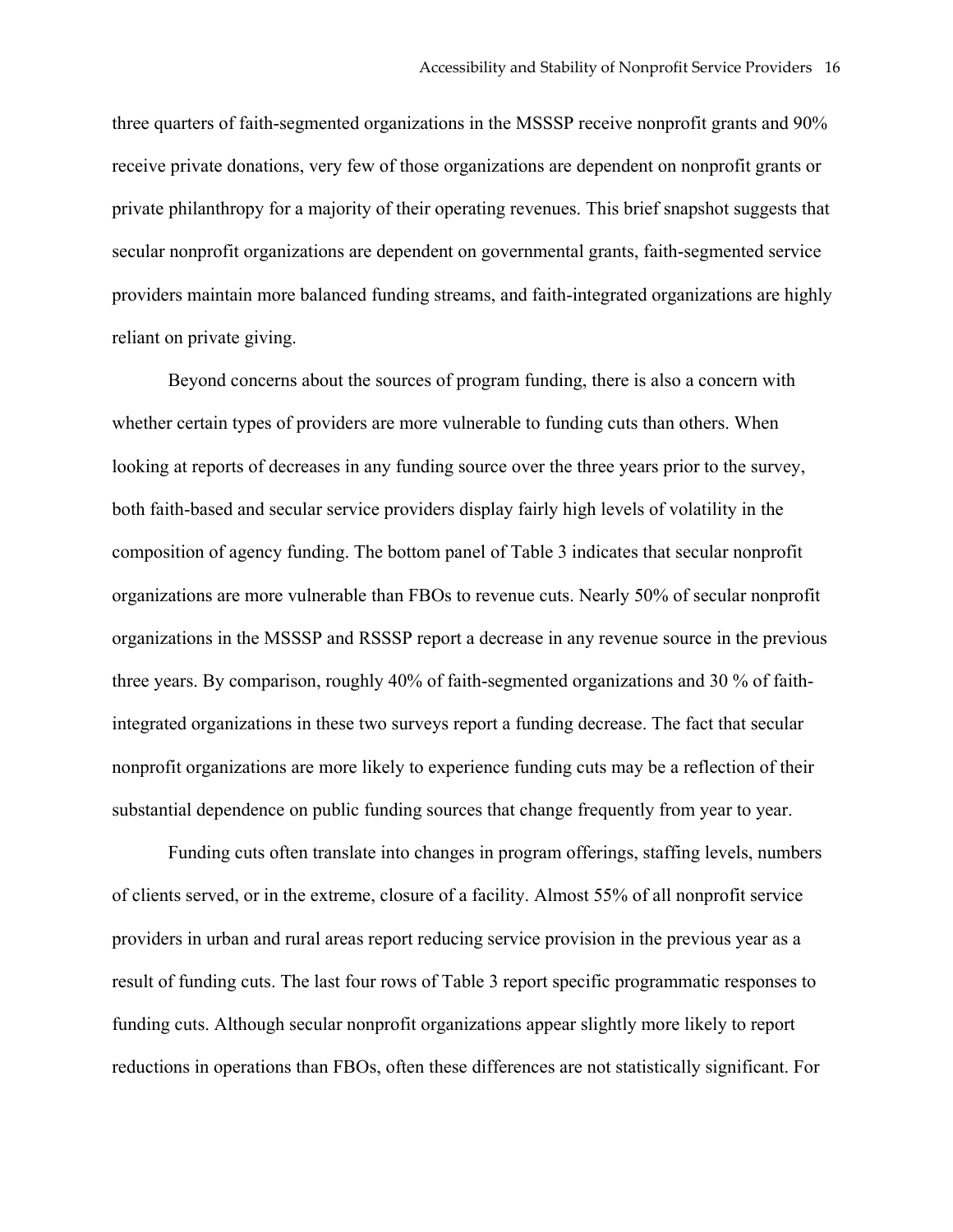instance, 37% of faith-integrated organizations in the MSSSP and 33% in the RSSSP reduced the number of clients served in response to recent funding cuts; 39% of secular nonprofit organizations in the MSSSP and 43% in the RSSSP reported serving fewer clients as a result of funding decreases. Secular nonprofit organizations, probably because they are larger organizations on average and carry larger staffs than FBOs, are more likely to reduce staff in response to funding cuts. Roughly 60% of secular nonprofit organizations in both urban and rural areas indicated staffing reductions in the wake of funding losses, compared with about 40 % of faith-segmented organizations. Reflecting the vulnerability associated with being a small and modestly funded organization, faith-based service providers appear more likely to temporarily close because of funding cuts than secular nonprofit organizations. These differences, however, do not reach conventional levels of statistical significance. Although different nonprofit organizations draw on different combinations of funding, it appears that issues of volatility and instability in service delivery arrangements are more the rule than the exception across urban and rural nonprofit service sectors.

## **Organizational, Policy, and Research Implications**

Faith-based and community-based nonprofit organizations are critical components of the contemporary American public safety net. Data from the MSSSP and RSSSP indicate that faithbased service organizations play a particularly critical role in providing basic material assistance to low-income households, many of whom may not be eligible for governmental assistance. Yet the fact that more than one-third of FBOs in urban and rural areas offer mental health, substance abuse, and employment-related services suggests that they also offer assistance that addresses a broader range of barriers to self-sufficiency among the poor than might otherwise be assumed.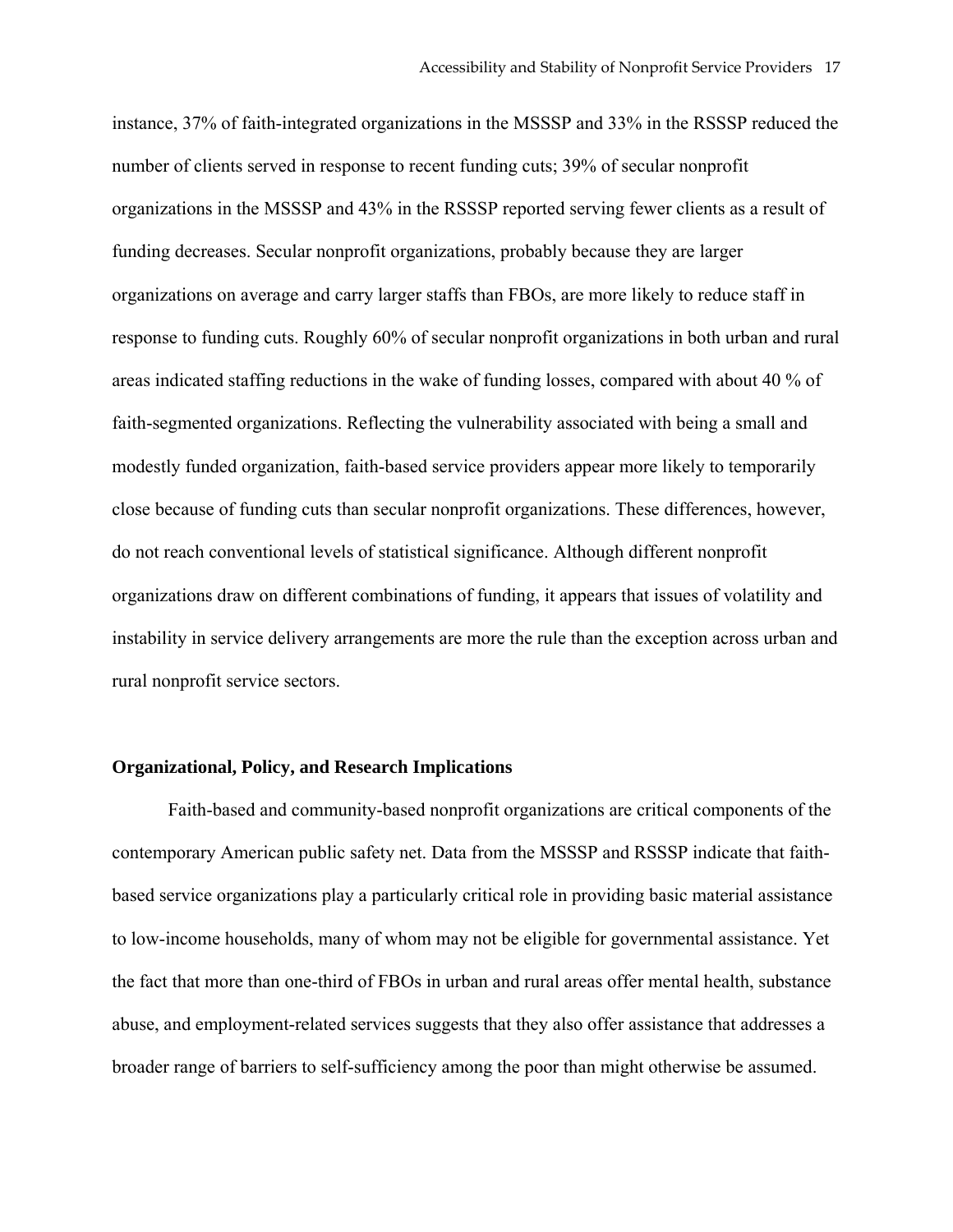Moreover, when looking at the accessibility of secular and faith-based service organizations in the three urban sites, there is evidence that faith-integrated organizations—those that incorporate matters of faith in service provision—are the most geographically accessible sources of support to high-poverty communities across a number of different program areas. Secular nonprofit organizations, which provide more assistance and more services that address barriers to employment than FBOs, are also quite accessible to high-poverty communities.

Apart from issues of accessibility, the nonprofit sector exhibits substantial variability in service delivery because of volatility in revenue fluctuations. Secular nonprofit organizations are particularly vulnerable to funding cutbacks, in part because they rely so heavily on public revenue streams that can be quite responsive to economic downturns or tight budgetary times. Yet anywhere from 25% to 40% of FBOs in urban and rural areas have experienced a recent cut in funding, and as a result many of these organizations were forced to reduce services, clients, or staff.

These data also highlight important distinctions between the characteristics of faith-based and secular nonprofit organizations operating in urban versus rural areas. FBOs and secular nonprofit organizations comprise a smaller share of all social service providers operating in the four rural communities examined by the RSSSP than in the urban communities of the MSSSP. Nonprofit organizations in these four high-poverty rural areas, faith-based and secular nonprofit organizations alike, also have smaller budgets and fewer resources than those located in the three urban areas. Modest resource levels reflect lower levels of wealth in these particularly poor rural areas, which translates into fewer private resources targeted at social services. Rural-urban differences also reflect the lack of public resources available in high-poverty rural areas for social service grants or contracts. Nevertheless, rural service providers work with individuals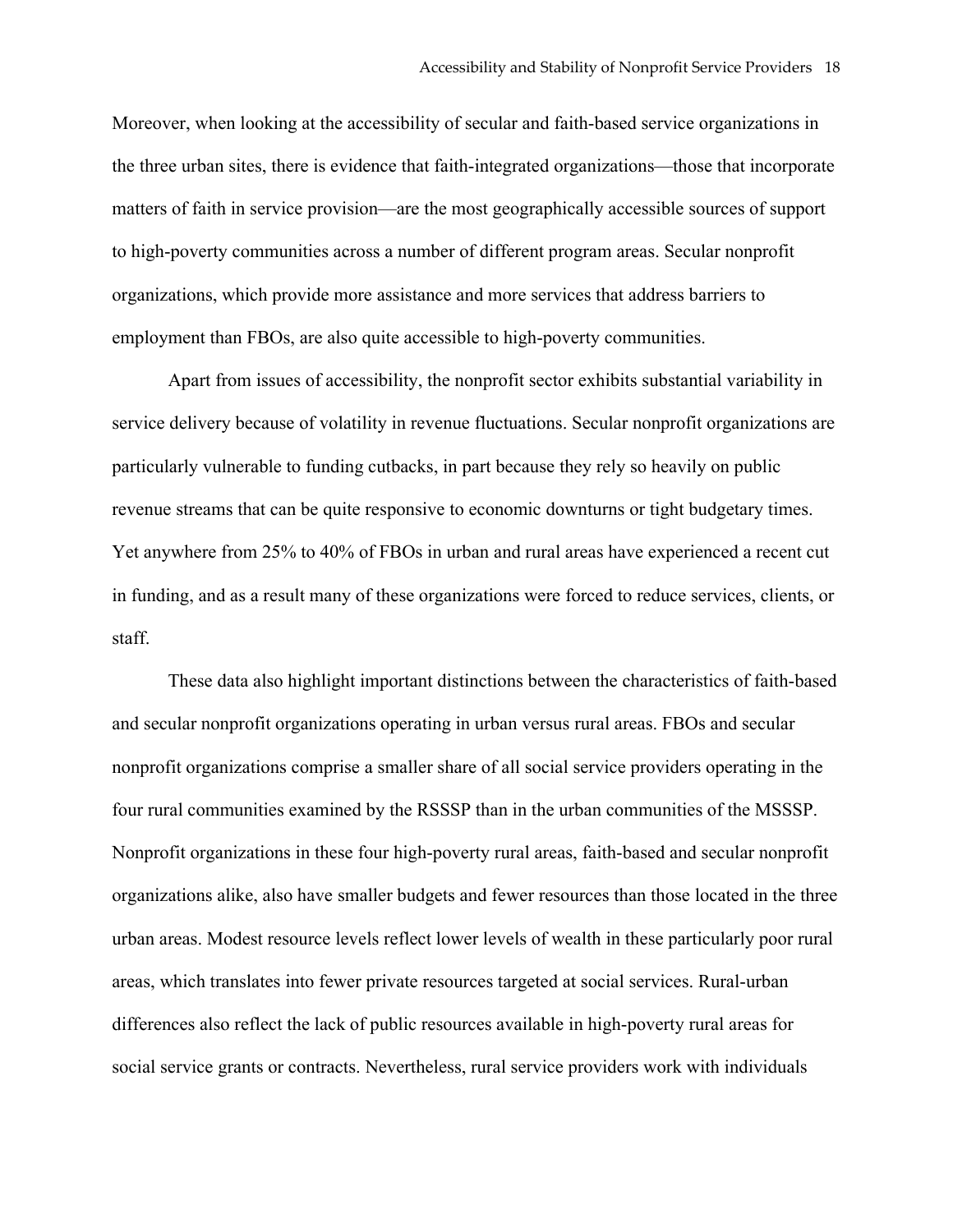who are as poor and disadvantaged as those in urban areas. All high-poverty communities are challenged to find adequate resources for programs of assistance, but the data presented here suggest that rural communities face a particularly steep challenge in marshalling adequate resources to meet the needs of the working poor.

Taken together, these findings indicate that initiatives to strengthen faith-based and community-based nonprofit organizations are critical steps in achieving a sound public safety net and increasing the availability of assistance to poor populations. Along with efforts to promote community-based nonprofit organizations, other actions can fortify the safety net. For instance, given the volatility in service delivery reported by both faith-based and secular nonprofit organizations, policy makers and community leaders may seek to ensure that funding for social service programs is more stable and predictable than currently is the case. One step toward ensuring stability is for federal agencies, states, and communities to vigorously maintain public commitments to funding social service programs. As the data here suggest, the nonprofit sector is unlikely to replace substantial cuts in government funding of programs. In addition to maintaining public funding commitments, policy makers and local leaders may focus on helping nonprofit organizations achieve greater diversification within their funding portfolios to better weather lost program funding when it occurs. Moreover, government agencies and communitybased nonprofit organizations may wish to pay greater attention to how cuts in social service programs affect impoverished neighborhoods and communities. Such efforts will allow communities to better coordinate programmatic responses to unmet needs.

As critical as it is to ensure funding for local service providers, more attention needs to be paid to the space and facility needs of these organizations. Finding affordable space that is suitable for service provision is a challenge. Even when agencies can locate suitable space they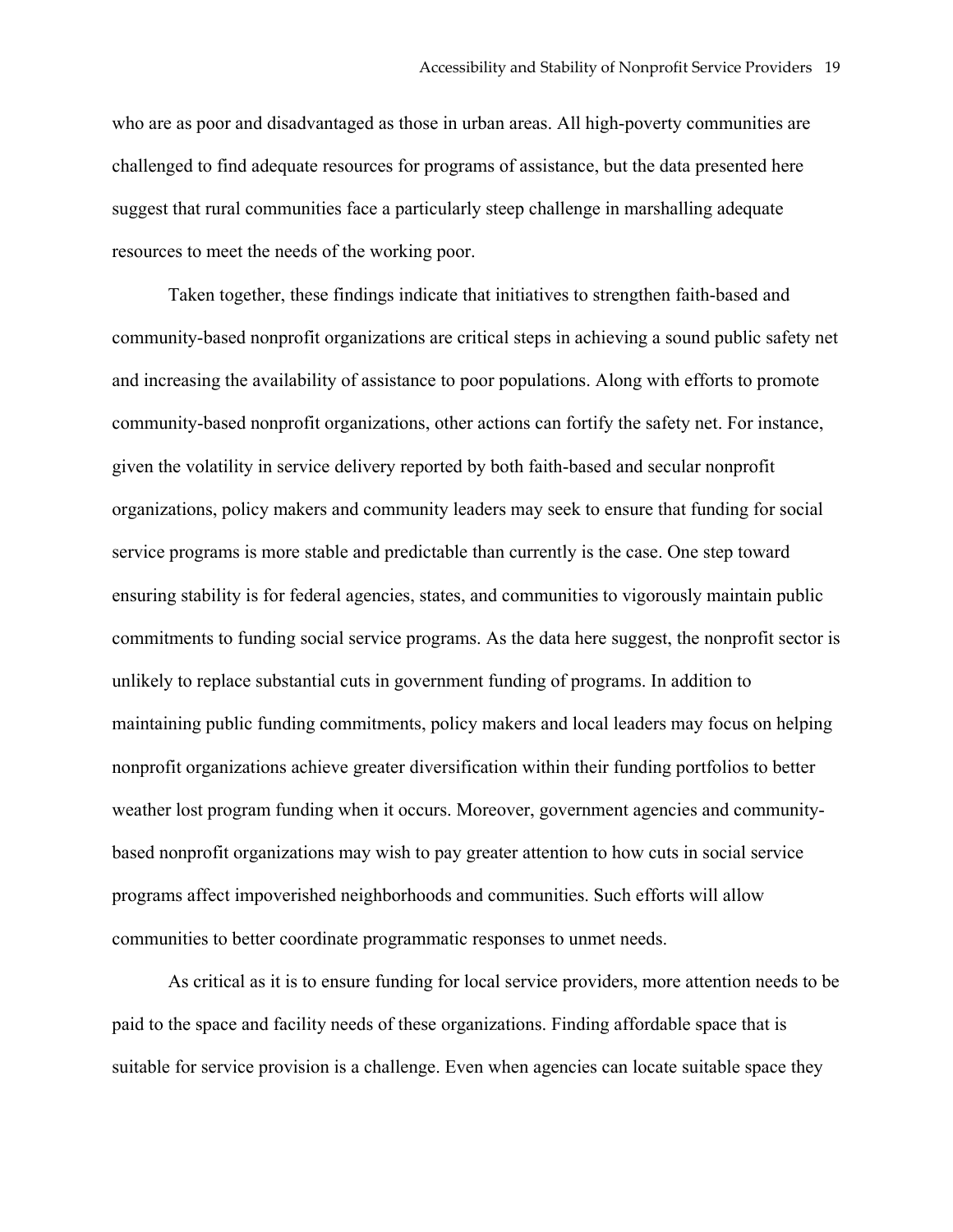can afford, there may be pushback from local residents or other building tenants to renting space to nonprofit organizations that help poor populations. Declining poverty rates in many central city neighborhoods and increasing poverty rates in nearby suburban communities also pose complications for providers.13 Because most funding is for programs or services and not for relocation or space acquisition, nonprofit organizations will struggle to remain proximate to client populations as poverty moves outward from cities. Therefore, initiatives to support faithbased and community-based nonprofit organizations need to address the space and facility challenges confronting many service providers. Such assistance may come through direct funding for capital investment or through efforts to create office space where nonprofits can colocate to be accessible to poor populations.

Despite the centrality of faith-based and secular social service organizations to local safety nets, there is relatively little information available about these organizations. Rigorous and objective research of nonprofit social service provision, therefore, also will play an important role in identifying how government and communities can best support human service nonprofit organizations. Of great importance is research that evaluates program outcomes among different types of faith-based and secular nonprofit organizations. In addition, research needs to develop better measures for tracking how faith activities matter or shape individual-level outcomes, as well as to understand whether service delivery within FBOs differs from secular nonprofit organizations.

While this paper generates important insight into issues of service delivery, the presence of mismatches between nonprofit organizations and poor persons, program funding, and organizational stability, future research will need to seek stronger measures of program accessibility, the adequacy of service provision relative to need, and program quality. To permit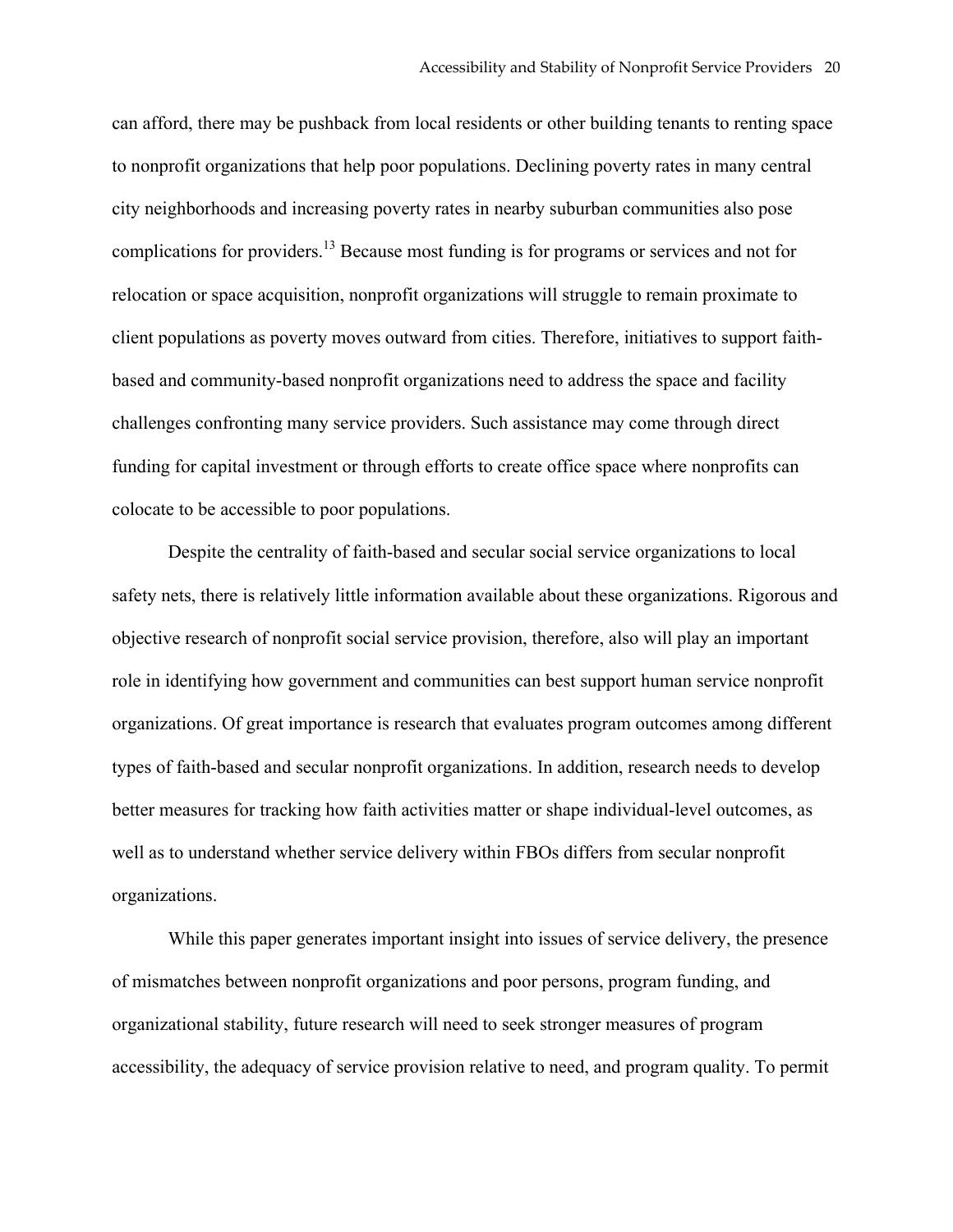meaningful comparisons across communities, data collection activities will need to be structured to be geographically representative of several different regions or metropolitan areas. Moreover, there is a need for further inquiry into the needs of working poor families and the factors shaping utilization of social service programs to address these needs. It is important for research to assess which strategies best support modestly resourced community-based service organizations and to help those organizations adopt high-quality programs capable of serving large numbers of clients. Along these lines, scholarly work may examine whether public investment in new nonprofit organizations creates more new service opportunities or more accessible service opportunities than strategies that target funding at faith-based and secular nonprofit organizations currently operating.

Combined, such efforts by policy makers, community leaders, and researchers can expand the capacity of faith-based and community-based service providers located in highpoverty communities. Such efforts should translate into more direct assistance available to the working poor and improvement in their well-being.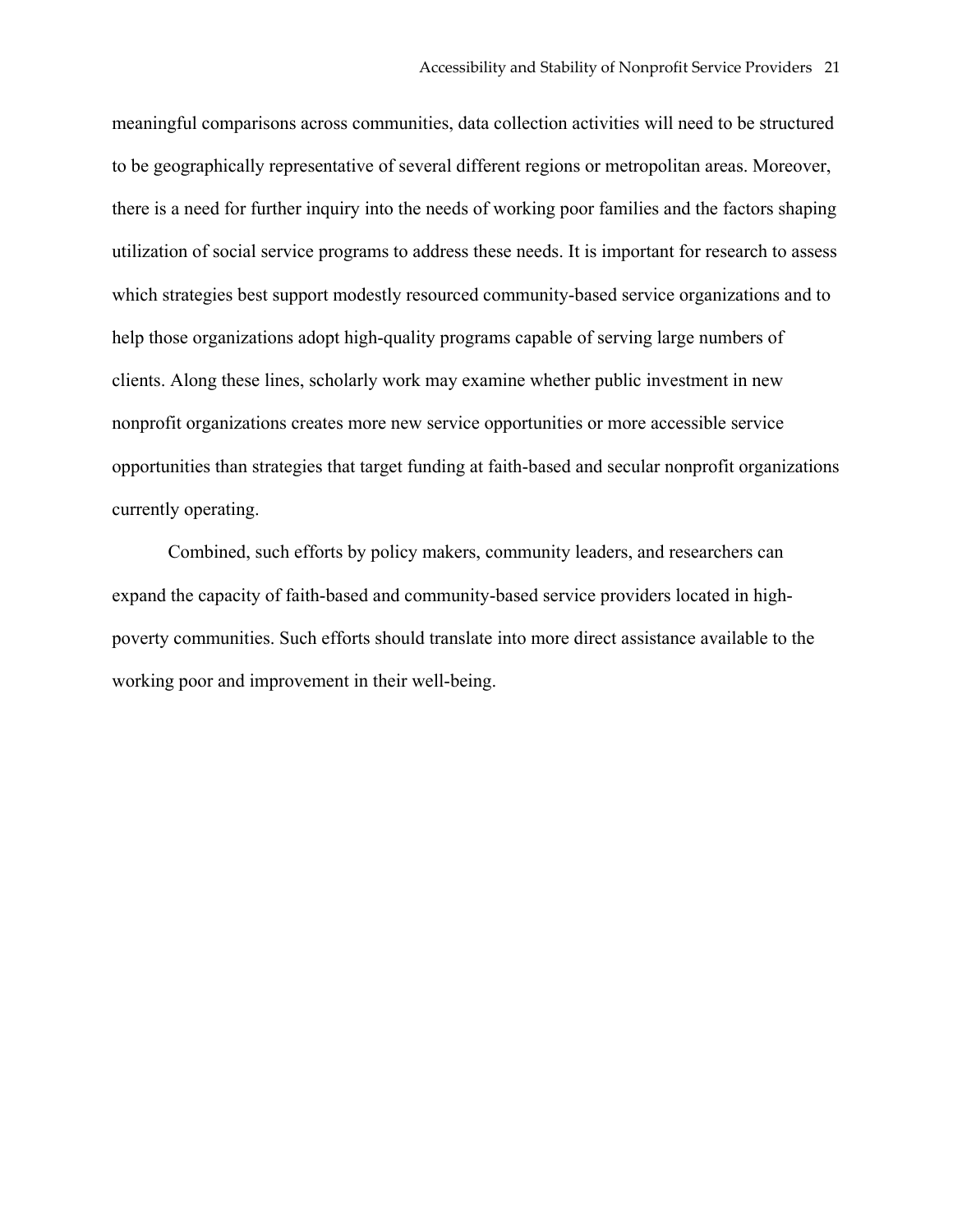#### **Appendix A**

Data for this paper were drawn from the Multi-City Survey of Social Service Providers (MSSSP) and the Rural Survey of Social Service Providers (RSSSP), which completed telephone surveys with executives and managers from more than 2,200 governmental and nonprofit social service providers in three cities (Chicago/Cook County, Los Angeles/Los Angeles County, and metropolitan Washington, D.C.) and four high-poverty rural areas between December 2004 and August 2006. MSSSP interviews in metropolitan Washington, D.C., included agencies located in the District of Columbia, as well as Prince George's County and Montgomery County in Maryland to the northeast and communities in northern Virginia (Alexandria, Arlington, Loudoun County, Fairfax County, and Prince William County). The RSSSP was completed in four multicounty regions: south-central Georgia (Atkinson, Bacon, Ben Hill, Berrien, Coffee, Jeff Davis, Pierce, and Ware Counties); southeastern Kentucky (Bell, Clay, Harlan, Jackson, Knox, Laurel, Rockcastle, and Whitley Counties); southeastern New Mexico (Chaves, Curry, Debaca, Eddy, Lea, and Roosevelt Counties); and, an Oregon-California border site composed of 10 counties (Del Norte, Modoc, and Siskiyou Counties in California; Coos, Curry, Douglas, Jackson, Josephine, Klamath, and Lake Counties in Oregon). In addition to questions about services available, faith-based status, and location, the longer surveys in the MSSSP and RSSSP asked respondents more than 100 questions about client characteristics, connections to community organizations, funding streams, and other pertinent organizational characteristics.

Each survey drew respondents from databases of government and nongovernment service agencies constructed for each city or rural region from community directories, social service directories, county agency referral lists, phonebooks, and internet searches. Churches listed in community directories as providing social services were included in the survey. Providers were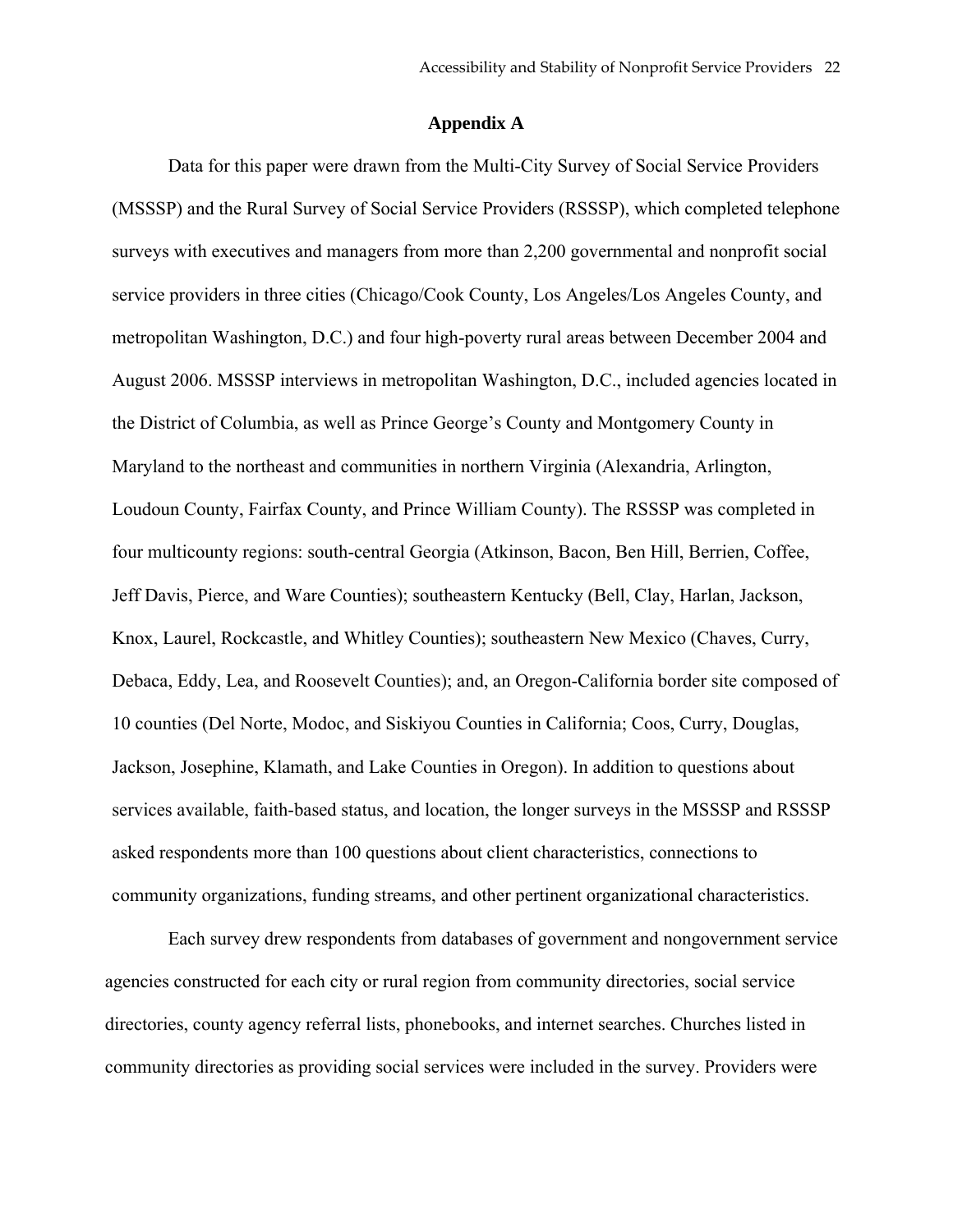contacted by each survey if they operated programs at low or no cost in one of several service areas: welfare-to-work, job training, mental health, substance abuse, adult education, emergency assistance. The MSSSP began with 5,313 providers, compared with 1,266 in the four rural regions covered by RSSSP. Verification calls were made to identify agencies that were operational and currently offering services on site to low-income populations. Slightly less than half of all agencies in MSSSP (2,183 of 5,313) contacted were invited to complete a longer telephone survey; about three quarters of agencies contacted by RSSSP were eligible for the longer survey (964 of 1,266). The remaining organizations were either no longer operational, did not provide services at their location, or did not offer programs to low-income persons at low or no cost. MSSSP completed interviews with 1,487 of the 2,183 agencies eligible for the longer survey (response rate of 68%); RSSSP completed surveys with 588 of the eligible 964 social service providers (response rate of 61%). The poverty rate of the neighborhood in which a provider is located was not statistically related to whether the provider completed MSSSP. Other organizational characteristics do not appear to have a meaningful impact on the likelihood of response. Similar results are found when examining response rates in RSSSP.

This paper examines data from faith-based and secular nonprofit organizations interviewed by MSSSP and RSSSP. Secular or faith-based nonprofit status was determined by answers to the following three questions:

Do you consider your organization to be government, private nonprofit, or private for profit?

 (1) Government (2) Nonprofit (3) For-profit (9) DK/NA Do you consider your organization to be religious or secular?

(1) Religious (5) Secular (9) DK/NA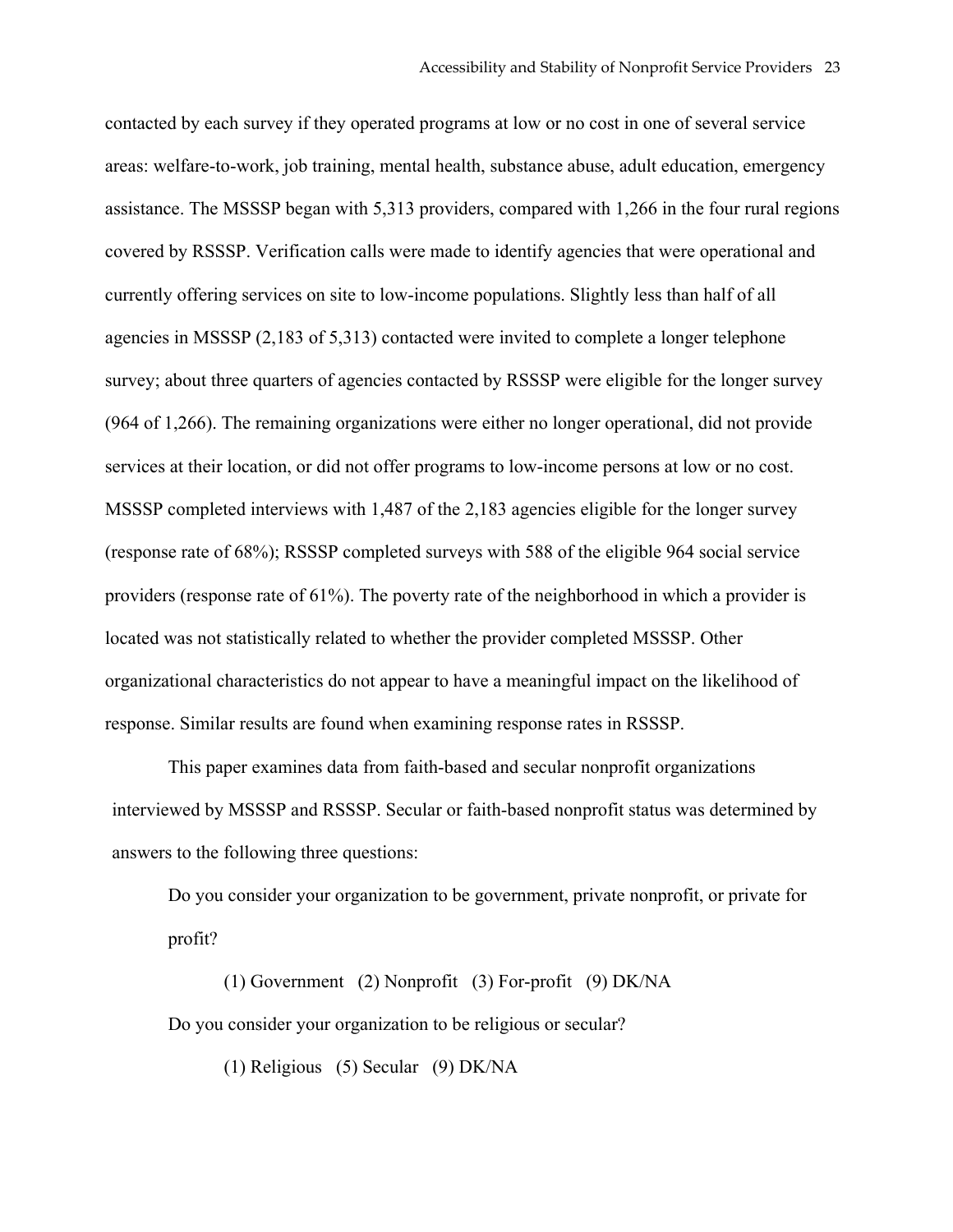Is your organization a religious congregation (i.e., church, synagogue, temple, mosque)?

(1) Yes (5) No (9) DK/NA

The degree of involvement of religious activities in service provision was determined by answers nonprofit organizations provided to the following three questions:

Would you say the following activities occur frequently, occasionally, or not at all at your site?

Staff or volunteers pray with a client.

(1) Frequently (2) Occasionally (3) Not at all (9) DK/NA

Staff or volunteers promote a particular religious viewpoint to a client.

(1) Frequently (2) Occasionally (3) Not at all (9) DK/NA

Staff or volunteers discuss lifestyle or behavioral issues using religious principles.

(1) Frequently (2) Occasionally (3) Not at all (9) DK/NA

Of the 1,304 organizations in MSSSP that provided information about their public versus nonprofit status and the involvement of faith activities in service provision, 911 (70%) are secular or religious nonprofits and are included in the analyses above. In RSSSP, 261 of the 431 organizations (61%) that answered questions about nonprofit status and religious activities are included in this analysis as secular or religious nonprofits. Totaled across the two surveys, 1,172 secular and faith-based nonprofit organizations are included in the analyses reported above.

Based on job accessibility scores calculated previously (see Allard and Danziger 2003; Raphael 1998), city-specific service accessibility scores with data from the MSSSP were calculated as follows. First, the number of clients served by all agencies or a particular type of agency located within three miles of each residential census tract (using tract centroid-to-centroid distances) is totaled. To avoid double-counting, providers were asked to estimate the number of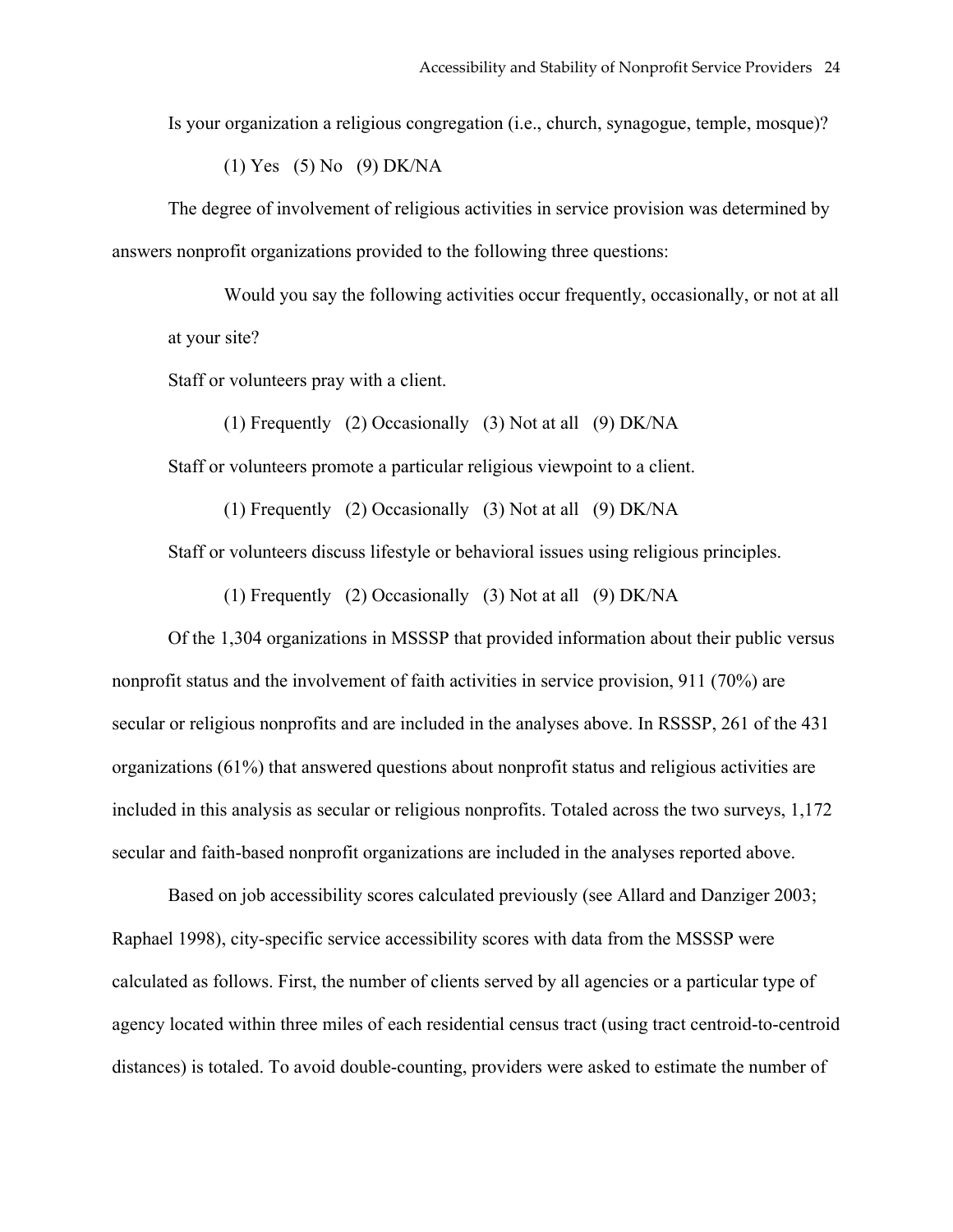individual clients receiving help and were asked not to double-count clients that may be receiving help from many different programs within an agency. Subsequent site visits to agencies responding to MSSSP and RSSSP indicate that these estimates are good approximations of supply of services. To account for potential demand for services, the number of individuals with income below the poverty line within three miles of each residential tract were summed. Then the number of clients served was divided by the number of persons in poverty within 3 miles. To be able to compare tracts to each other, this tract-specific access score was divided by the average of that access score for the metropolitan area.

 Thus, a set of demand-, distance-, and organization-weighted service accessibility scores was calculated as follows:  $A_i = \Sigma(CS_i) \div \Sigma(P_i)$ , where  $A_i$  is the initial access score for tract i.  $CS_i$ reflects the number of providers offering a particular service (S) to low-income adults within 3 miles of tract i, multiplied by the number of clients served in each agency in a typical month (C). To account for potential demand, divide by the total number of persons living below the poverty line  $(P_i)$  within 3 miles of tract i. To make service accessibility scores more readily interpretable, divide each tract's score for a given access measure  $A_i$  by the metropolitan area mean score for that particular access measure.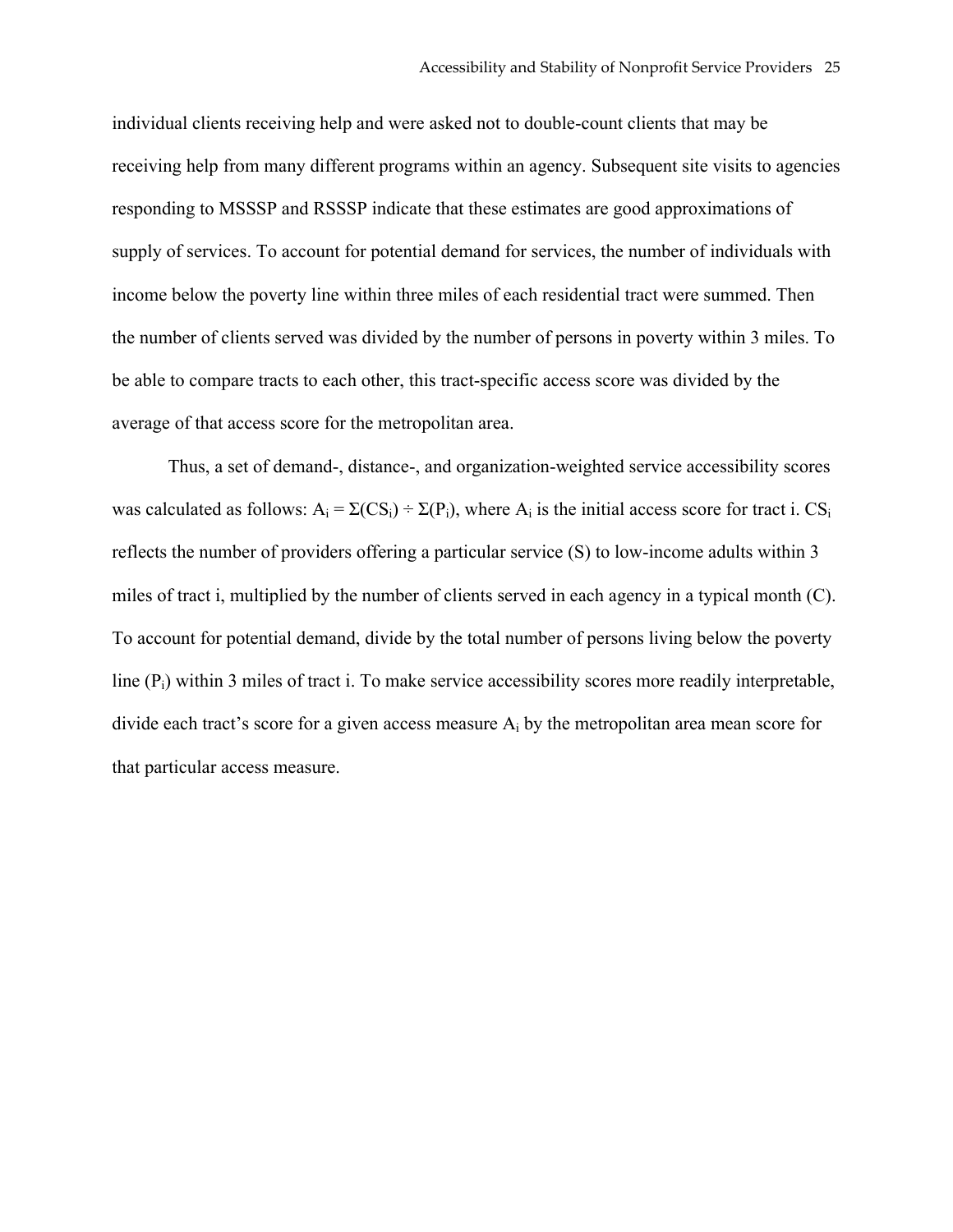# **Appendix B**

**Table 1. Comparing Service Provision across Faith-Based and Secular Service Organizations in the** Multi-City Survey of Social Service Providers **(MSSSP) and** Rural Survey of Social Service Providers **(RSSSP)** 

|                                            | Percentage of Service Organizations |                    |                     |                        |            |                    |  |
|--------------------------------------------|-------------------------------------|--------------------|---------------------|------------------------|------------|--------------------|--|
|                                            | <b>MSSSP Providers</b>              |                    |                     | <b>RSSSP Providers</b> |            |                    |  |
|                                            | Faith-                              | Faith-             | Secular             | Faith-                 | Faith-     | Secular            |  |
|                                            | Integrated                          | Segmented          | Nonprofit           | Integrated             | Segmented  | Nonprofit          |  |
| <b>Emergency Assistance</b>                | 87.9 <sup>ab</sup>                  | 68.7 <sup>ac</sup> | $49.8^{\text{abc}}$ | 85.1 <sup>a</sup>      | $87.0^{b}$ | 50.0 <sup>ab</sup> |  |
| Mental Health/Substance Abuse              | 37.8                                | $32.7^{\circ}$     | $51.1^a$            | 31.9 <sup>a</sup>      | $9.3^{ab}$ | $36.3^{b}$         |  |
| <b>Employment-related Services</b>         | $43.3^{\circ}$                      | 51.2               | $57.6^{\circ}$      | 38.3                   | $33.3^a$   | $56.0^{\rm a}$     |  |
| Annual Budget $> $1$ million <sup>†‡</sup> | 34.2                                | 25.3               | 50.6                | 4.7                    | 10.4       | 33.6               |  |
| Annual Budget \$1 million-\$200,000        | 22.4                                | 35.0               | 33.4                | 14.0                   | 22.9       | 25.2               |  |
| Annual Budget \$200,000-\$50,000           | 13.2                                | 26.9               | 11.5                | 32.6                   | 33.3       | 22.1               |  |
| Annual Budget <\$50,000                    | 30.3                                | 12.9               | 4.5                 | 48.8                   | 33.3       | 19.1               |  |
| $0-25\%$ Clients in Poverty <sup>†</sup>   | 6.9                                 | 14.7               | 9.8                 | 8.7                    | 3.7        | 7.1                |  |
| 26%-50% Clients in Poverty                 | 9.2                                 | 9.3                | 13.3                | 4.4                    | 9.3        | 15.5               |  |
| 51%-75% Clients in Poverty                 | 19.5                                | 23.0               | 19.8                | 19.6                   | 9.3        | 18.7               |  |
| >75% Clients in Poverty                    | 64.4                                | 52.9               | 57.1                | 67.4                   | 77.8       | 58.7               |  |
| $\overline{N}$                             | 91                                  | 211                | 609                 | 47                     | 54         | 160                |  |

a, b, c Notations identify sets of paired cells within a row associated with a particular survey, where the mean difference in service access between the two cells is significant at the .10 level or below.

† Chi-square tests indicate statistically significant variation in this panel at the .10 level or below across faith-integrated, faith-segmented, and secular nonprofit organizations in the MSSSP.

<sup>‡</sup>Chi-square tests indicate statistically significant variation in this panel at the .10 level or below across faith-integrated, faith-segmented, and secular nonprofit organizations in the RSSSP.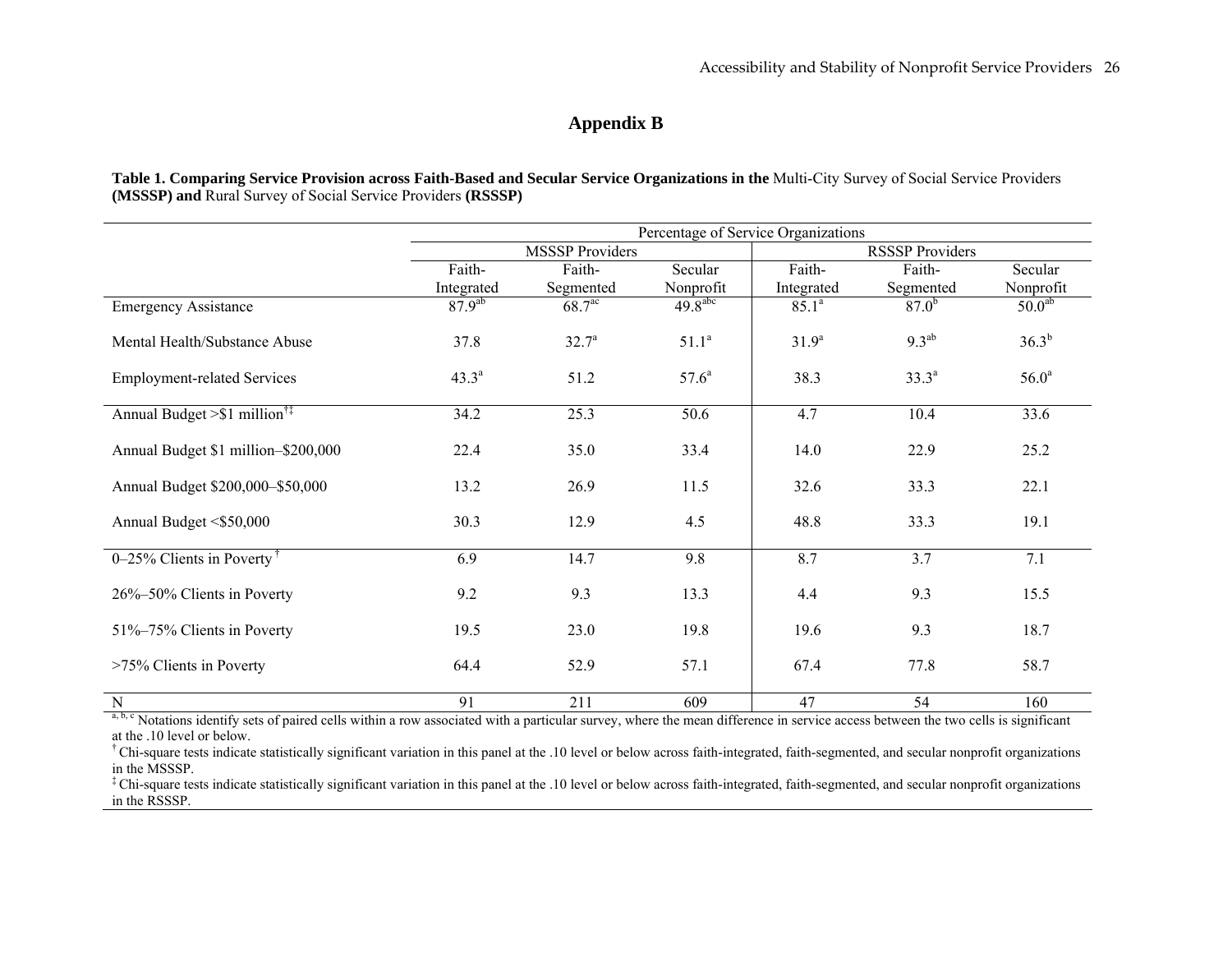|                                                                                                                        | Mean Service Access Score                                 |                                        |                                                           |                                                    |  |  |
|------------------------------------------------------------------------------------------------------------------------|-----------------------------------------------------------|----------------------------------------|-----------------------------------------------------------|----------------------------------------------------|--|--|
|                                                                                                                        | Low-Poverty<br>Tract                                      | Moderate-<br>Poverty Tract             | High-Poverty<br>Tract                                     | Extremely<br>High-Poverty<br><b>Tract (Poverty</b> |  |  |
|                                                                                                                        | (Poverty Rate<br>$0 - 10\%$                               | (Poverty Rate<br>$11\% - 20\%$         | (Poverty Rate<br>$21\% - 40\%$                            | Rate<br>$>40\%$                                    |  |  |
| Mean Access to Emergency Assistance<br>Services Delivered by                                                           |                                                           |                                        |                                                           |                                                    |  |  |
| Faith-Integrated Nonprofits <sup>†</sup><br>Faith-Segmented Nonprofits <sup>†</sup><br>Secular Nonprofits <sup>†</sup> | 0.96<br>1.27 <sup>abc</sup><br>0.91                       | 0.90<br>$0.84^a$<br>1.08               | 1.12<br>$0.72^b$<br>1.08                                  | 1.25<br>$0.67^{\circ}$<br>1.04                     |  |  |
| Mean Access to Mental Health and<br><b>Substance Abuse Services Delivered</b><br>by                                    |                                                           |                                        |                                                           |                                                    |  |  |
| Faith-Integrated Nonprofits <sup>†</sup><br>Faith-Segmented Nonprofits <sup>†</sup><br>Secular Nonprofits <sup>†</sup> | $0.85^{ab}$<br>$1.49$ <sup>abc</sup><br>0.95 <sup>a</sup> | 0.85 <sup>cd</sup><br>$0.77^a$<br>0.96 | 1.31 <sup>ac</sup><br>$0.47^{\rm b}$<br>1.11 <sup>a</sup> | 1.45 <sup>bd</sup><br>$0.24^c$<br>1.13             |  |  |
| Mean Access to Employment-related<br>Services Delivered by                                                             |                                                           |                                        |                                                           |                                                    |  |  |
| Faith-Integrated Nonprofits <sup>†</sup><br>Faith-Segmented Nonprofits<br>Secular Nonprofits <sup>†</sup>              | $0.67$ <sup>abc</sup><br>0.97<br>1.09                     | $0.98$ <sup>ade</sup><br>1.13<br>0.90  | $1.47^{bd}$<br>0.95<br>0.97                               | $1.75^{\text{ce}}$<br>0.94<br>0.85                 |  |  |

**Table 2. Access to Faith-based and Secular Service Organizations in the Multi-City Survey of Social Service Providers (MSSSP)** 

Note. Access scores are weighted to reflect supply of assistance and relative demand for assistance. †=F-tests indicate a statistically significant difference in access to a particular type of provider at the .10 level or below across tract poverty rate.<sup>a,</sup> b, c, d, e Notations identify sets of paired cells within each row where the mean difference in service access between the two cells is significant at the .10 level or below.

Sources: Multi-City Survey of Social Service Providers; U. S. Census Bureau 2000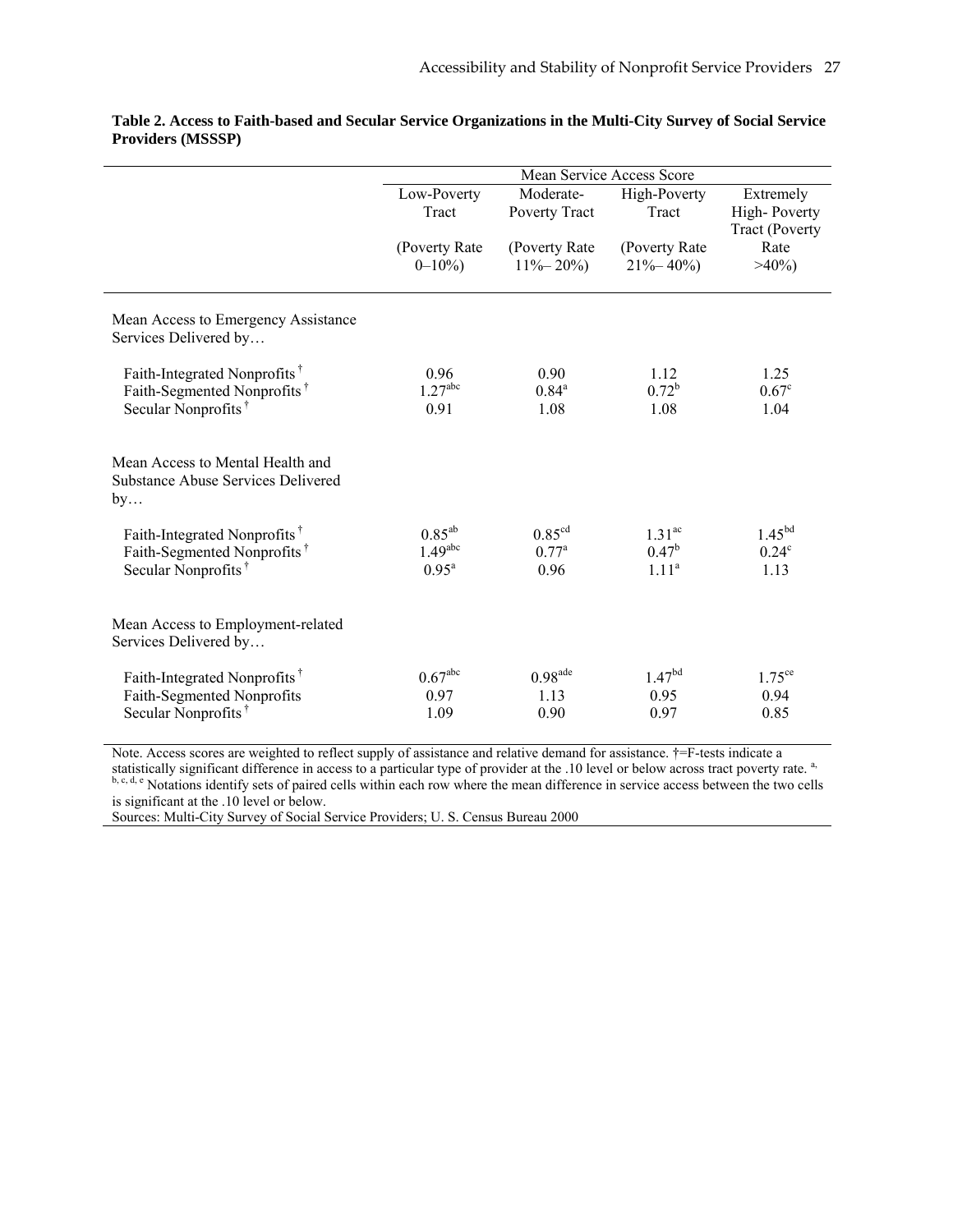|                                             | Percentage of Service Organizations |                        |             |                    |                    |                    |  |
|---------------------------------------------|-------------------------------------|------------------------|-------------|--------------------|--------------------|--------------------|--|
|                                             | <b>MSSSP</b>                        |                        |             | <b>RSSSP</b>       |                    |                    |  |
|                                             | Faith-                              | Faith-                 | Secular     | Faith-             | Faith-             | Secular            |  |
|                                             | Integrated                          | Segmented              | Nonprofit   | Integrated         | Segmented          | Nonprofit          |  |
| Received Government Funding in Previous 3   | $33.7^{ab}$                         | $58.\overline{4^{ac}}$ | $83.3^{bc}$ | $14.9^{ab}$        | 53.9 <sup>ac</sup> | $87.9^{bc}$        |  |
| Years                                       |                                     |                        |             |                    |                    |                    |  |
| Dependent on Government Funding             | $16.7^{\circ}$                      | $34.5^{b}$             | $57.3^{ab}$ | $14.3^{\circ}$     | $7.4^{b}$          | $62.5^{ab}$        |  |
|                                             |                                     |                        |             |                    |                    |                    |  |
| Received Nonprofit Funding in Previous 3    | $55.6^{ab}$                         | $74.2^{\circ}$         | $73.4^{b}$  | 31.9 <sup>ab</sup> | $60.4^{a}$         | $55.0^{b}$         |  |
| Years                                       |                                     |                        |             |                    |                    |                    |  |
| Dependent on Nonprofit Funding              | $33.3^{ab}$                         | $15.6^a$               | $11.4^{b}$  | 28.6               | 13.3               | 15.5               |  |
| Received Private Giving in Previous 3 Years | $93.4^{a}$                          | $90.0^{b}$             | $74.5^{ab}$ | $95.7^{\circ}$     | $94.4^{b}$         | 50.0 <sup>ab</sup> |  |
|                                             | $52.0^{ab}$                         | 17.9 <sup>ac</sup>     | $5.9^{bc}$  | $73.8^{ab}$        | $52.1^\text{ac}$   | 5.7 <sup>bc</sup>  |  |
| Dependent on Private Giving                 |                                     |                        |             |                    |                    |                    |  |
| Report Decrease in Funding from Any         | $29.7^a$                            | $39.3^{b}$             | $49.1^{ab}$ | $25.5^{\circ}$     | 44.4               | $47.5^{\circ}$     |  |
| Revenue Source in Previous 3 Years          |                                     |                        |             |                    |                    |                    |  |
|                                             |                                     |                        |             |                    |                    |                    |  |
| Reduced Staff in Previous Year due to       | 44.4                                | 48.2                   | 61.5        | 8.3 <sup>a</sup>   | $29.2^{b}$         | $63.2^{ab}$        |  |
| <b>Funding Decrease</b>                     |                                     |                        |             |                    |                    |                    |  |
|                                             |                                     |                        |             |                    |                    |                    |  |
| Reduced Services in Previous Year due to    | 44.4                                | 51.8                   | 44.6        | 41.7               | 62.5               | 48.7               |  |
| <b>Funding Decrease</b>                     |                                     |                        |             |                    |                    |                    |  |
|                                             |                                     |                        |             |                    |                    |                    |  |
| Reduced Clients in Previous Year due to     | 37.0                                | 40.2                   | 39.3        | 33.3               | 50.0               | 43.4               |  |
| <b>Funding Decrease</b>                     |                                     |                        |             |                    |                    |                    |  |
| Temporarily Closed Site in Previous Year    | 11.1                                | 4.9                    | 7.7         | 16.7               | 12.5               | 7.9                |  |
| due to Funding Decrease                     |                                     |                        |             |                    |                    |                    |  |
|                                             |                                     |                        |             |                    |                    |                    |  |

**Table 3. Funding and Stability across Faith-based and Secular Service Organizations in the Multi-City Survey of Social Service Providers (MSSSP) and Rural Survey of Social Service Providers (RSSSP)** 

Note. Providers are defined as dependent on a particular revenue source if they receive more than 50% of total revenues from that source;

a, b, c Notations identify sets of paired cells within a row associated with a particular survey, where the differences in percentage of providers receiving funding from a particular source, being dependent on that source, or experiencing cutbacks are significant below the .10 level.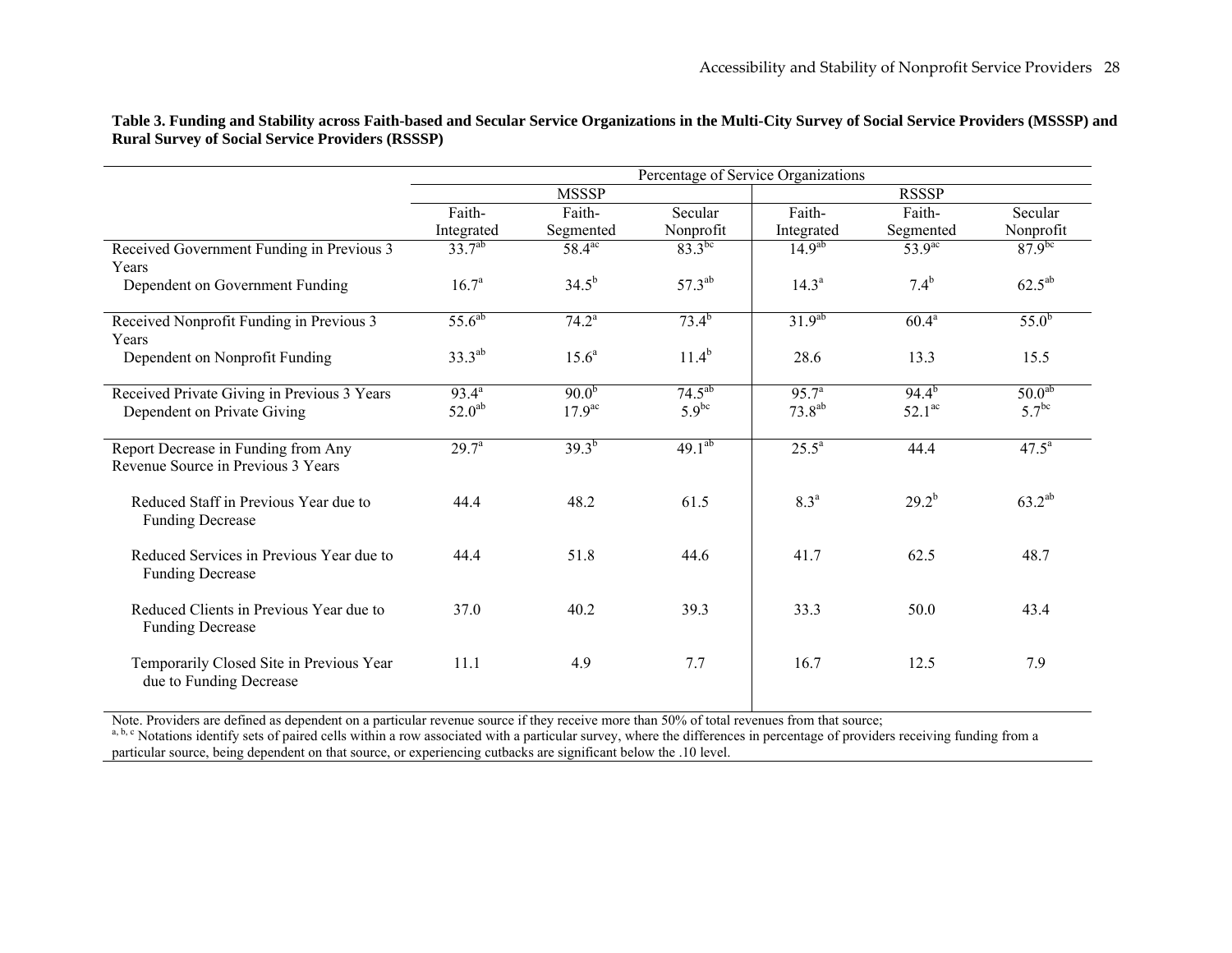## **Acknowledgments**

This project was supported by research grants from the Brookings Institution, Brown University, Center for Policy Research at Syracuse University, and the Department of Housing and Urban Development, as well as support from the Institute for Research on Poverty at the University of Wisconsin–Madison, the Institute for Policy Research at Northwestern University, and the National Poverty Center at the University of Michigan. The views expressed are solely those of the author and do not necessarily reflect the position of the funding institutions or agency.

### **Notes**

- 1. Social services are defined slightly differently in other research settings (see Smith 2002).
- 2. Amounts are reported in \$2006. However, such an estimate certainly understates the size of the public social service sector, as it excludes a wide range of job training, substance abuse and mental health treatment, child care, housing, and energy assistance programs operated by federal, state, and local governments.
- 3. Amounts are reported in \$2006. Author's estimates of 501(c)(3) organizations based on data from the Urban Institute's National Center for Charitable Statistics, Washington, D.C. These estimates include only organizations likely to provide direct services to low-income adults on-site. In addition to excluding advocacy groups, I exclude mental health and substance abuse service providers, housing and shelter, and civil rights or legal aid programs from these calculations because it is not possible to discern which agencies within these categories provide direct services to working age adults on-site or in an out-patient capacity.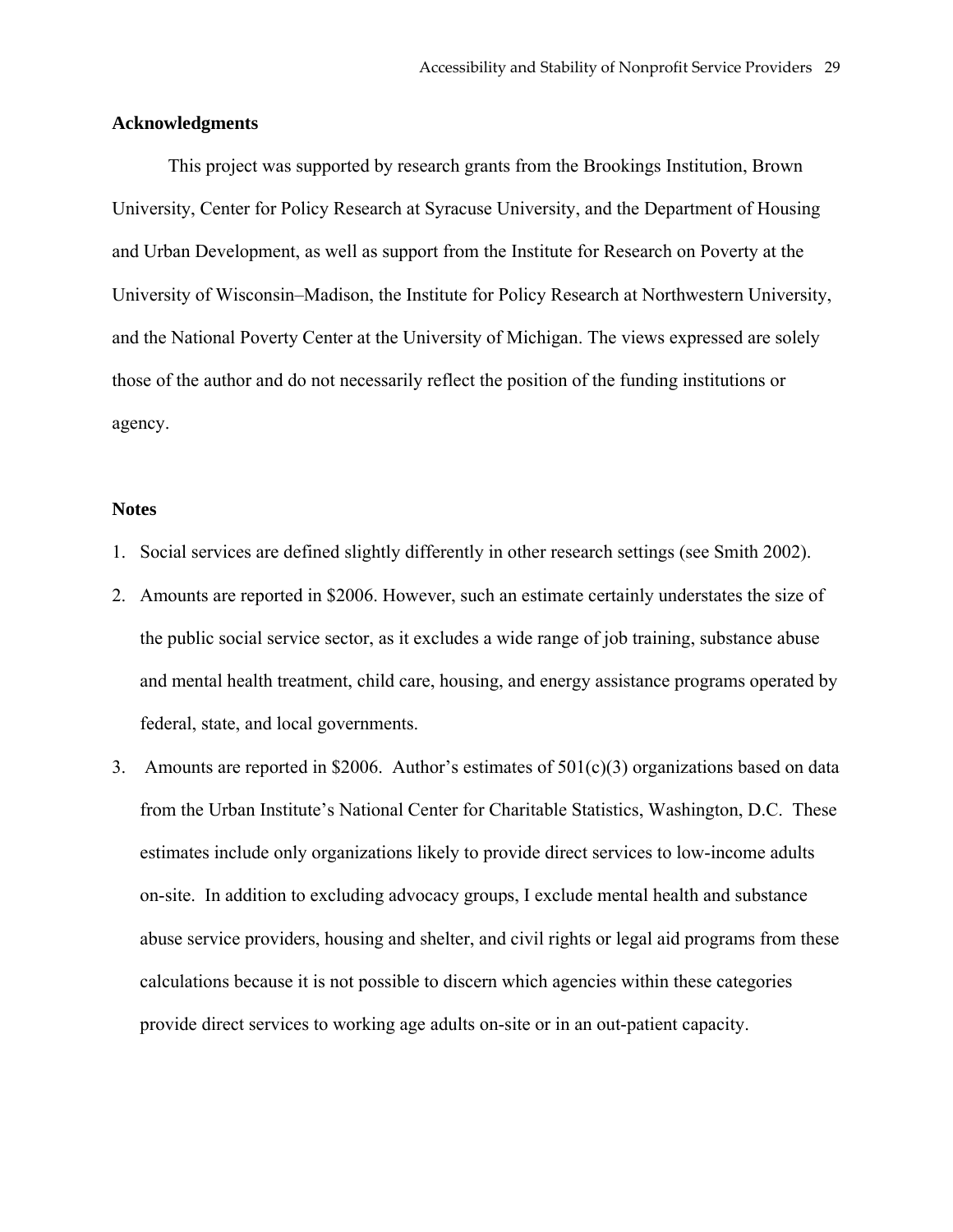- 4. Existing studies have found evidence of mismatches in the location of social service providers. Allard (2008) showed that neighborhoods where the poverty rate is over 20% have access to almost half as many social service opportunities as neighborhoods where the poverty rate is less than 10%. Grønbjerg and Paarlberg (2001) presented evidence that Indiana communities with higher poverty rates are home to fewer nonprofit service organizations per capita than communities with lower poverty rates. These findings fit with work by Mosley, Katz, Hasenfeld, and Anheier (2003), which showed that high-poverty neighborhoods in South and East Los Angeles are underserved by nonprofit service providers compared with other impoverished areas of Los Angeles County. Likewise, Peck's (2008) analysis of nonprofit service organizations in Phoenix indicated that providers are less accessible to high-poverty areas near the central city than to low-poverty areas outside the central city.
- 5. Research has shown that service program funding is volatile. Grønbjerg (2001) and Salamon (1999) found that public funding declined substantially in real dollars from the mid-1970s to the mid-1990s, two decades punctuated by periodic economic downturns and budget crises. Examining the funding of service providers in southern California, Joassart-Marcelli and Wolch (2003) noted that "poor people who reside in the poorest cities of the region are served by nonprofit organizations with lower levels of expenditures, have to share the services of each nonprofit organization with larger numbers of poor people, and hence are likely to receive less and/or lower quality services" (p. 92). Looking at state governments, Johnson, Lav, and Ribeiro (2003), and Smith, Sosin, Jordan, and Hilton (2006) linked recent state fiscal crises to cuts in public expenditures for social service programs. Allard (2008) showed that funding cuts reduce the assistance available to the poor, hamper the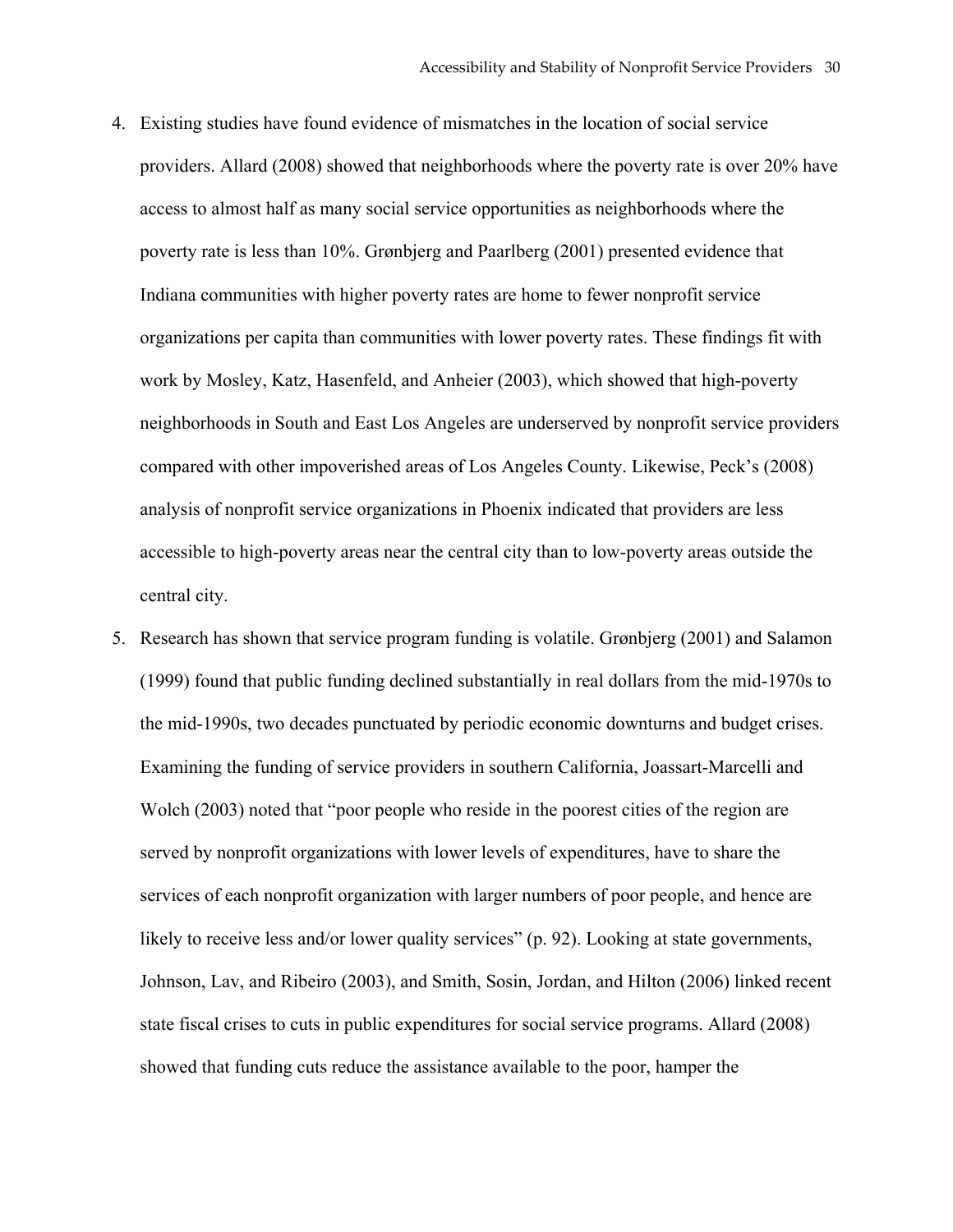effectiveness of programs, and destabilize nonprofit organizations on which the safety net depends.

- 6. Most existing data sources either are unable to make distinctions between different types of faith-based and secular nonprofit organizations, or the data focus exclusively on congregations.
- 7. To be clear, however, these items do not capture the presence of religious symbols, the degree to which religious elements are embedded within organizational culture, or the specific nature of an agency's religious affiliations or partnerships. Moreover, nonprofit service organizations receiving public funding may be more likely to downplay their faith connections or activities, rather than risk admitting activity that may jeopardize those public funds.
- 8. Chaves (2002) found that less than 10% of congregations are involved in providing services outside basic food, clothing, or housing needs. Also see DeVita (1999) and Graddy (2006).
- 9. Respondents to the RSSSP were asked how long it would take the average client to drive to their site. The typical nonprofit provider in the RSSSP, faith-based or secular, indicated the average commuting time by car was 15 minutes.
- 10. In fact, it should be noted that almost 70% of nonprofit organizations in the MSSSP and RSSSP—FBOs and secular organizations alike—report increases in demand for services in recent years. Access scores do not account for whether programs are of high or low quality. Scores do not speak to how all public and nonprofit resources are allocated across a community or for the length of time in which a client typically participates in a program.
- 11. Although it is important to make distinctions between types of public revenue, government fee-for-service reimbursements were coded as contract or grant revenue to simplify the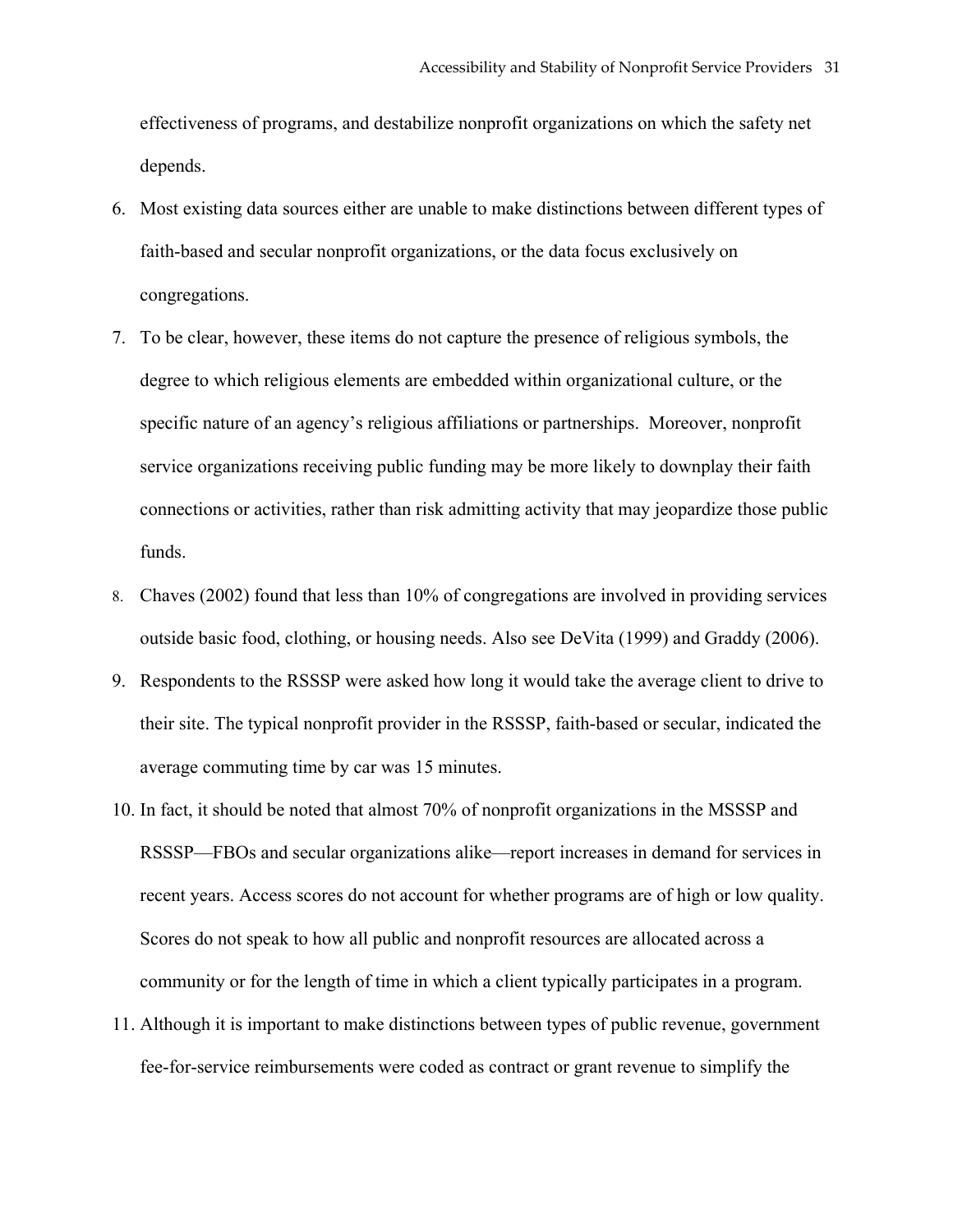requests made of providers during the telephone survey. It is important to note, however, that data on Medicaid fee-for-service reimbursements were collected separately. While about one third of secular nonprofit organizations receive Medicaid funding, less than 10% of all FBOs in the MSSSP and RSSSP receive such funds. In most instances, even when nonprofit organizations receive Medicaid funds, it does not account for a large percentage of operational revenues. As a result, most of the analysis here focuses on other sources of government funding.

- 12. These findings are consistent with other studies. Monsma (1996) concluded that child service agencies high on his religious practice scale were less likely to be dependent on public funds than secular nonprofit providers or faith-based providers exhibiting low levels of religiosity.
- 13. See Berube and Kneebone (2006) and Jargowsky (2003).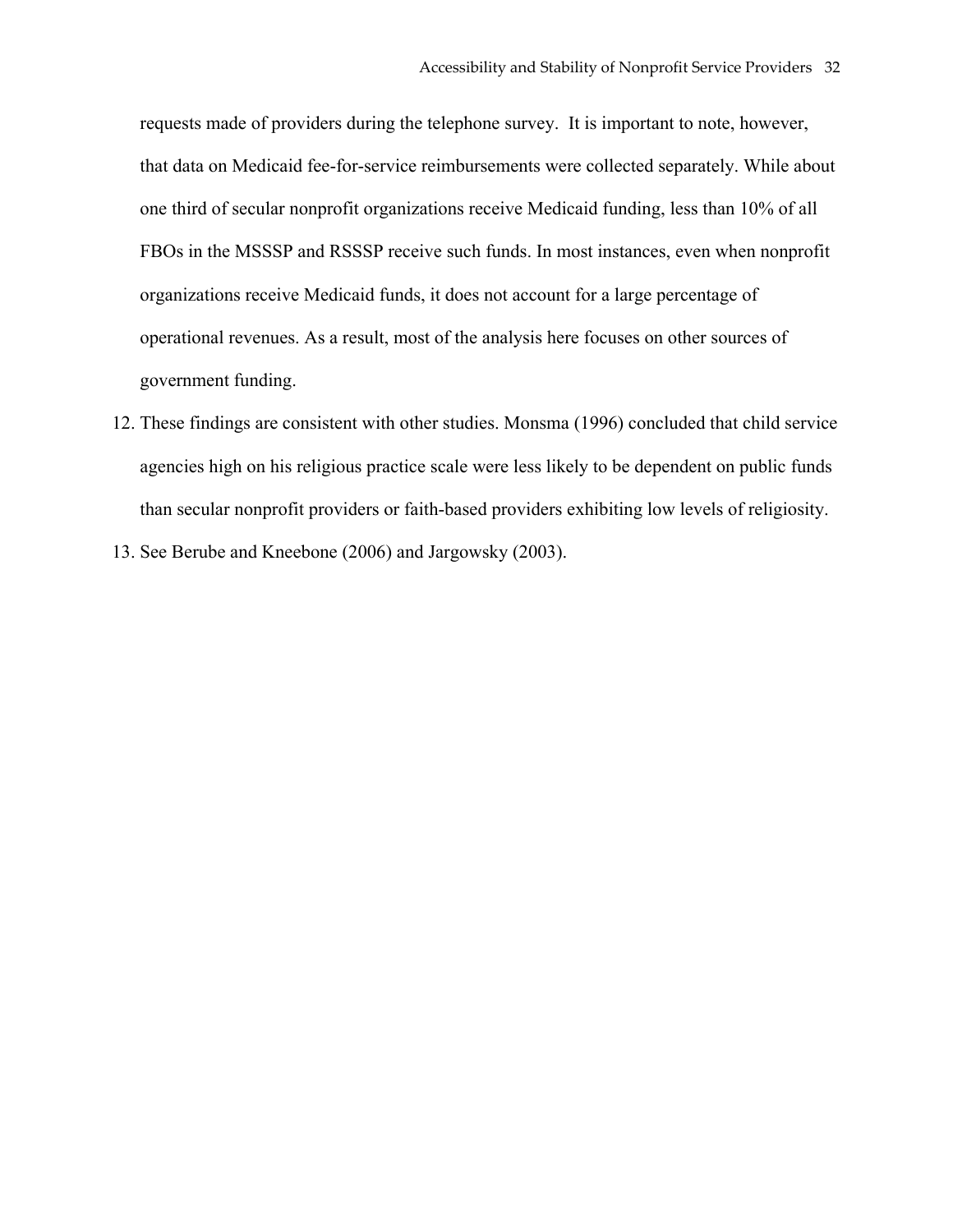# **References**

Allard, S. W. (2008). *Out of reach: place, poverty, and the new American welfare state*. New Haven, CT Yale University Press.

Allard, S. W. & Danziger, S. (2003). Proximity and opportunity: How residence and race affect the employment of welfare recipients. *Housing Policy Debate*, *13*, 675–700.

Berube, A. & Kneebone, E. (2006). *Two steps back: city and suburban poverty trends, 1999– 2005.* Washington, D.C.: The Brookings Institution, Metropolitan Policy Program, Living Census Series.

Chaves, M. (2002). Religious congregations. In L. M. Salamon (Ed.), *The state of nonprofit America*. Washington, D.C.: The Brookings Institution Press.

Congressional Research Service. (2003). *Cash and noncash benefits for persons with limited income: Eligibility rules, recipient and expenditure data, FY2000–FY2002*. Report No. RL32233.

DeVita, C. J. (1999). Nonprofits and devolution: What do we know? In E. T. Boris & C. E. Steuerle (Eds.), *Nonprofits and government: Collaboration and conflict*. Washington, D.C.: Urban Institute.

DiIulio, J. J. Jr.. (2004). Getting faith-based programs right. *Public Interest, 155*, 75–88.

Edin , K. & Lein, L. (1998). The private safety net: The role of charitable organizations in the lives of the poor. *Housing Policy Debate*, *9*, 541–573.

Graddy, E. A. (2006). How do they fit? Assessing the role of faith-based organizations in social service provision. *Journal of Religion and Spirituality in Social Work*, *25*, 129–150.

Grønbjerg, K. A. (2001). The U.S nonprofit human service sector: A creeping revolution. *Nonprofit and Voluntary Sector Quarterly*, *30*, 276–297.

Grønbjerg, K. A. & Paarlberg, L. (2001). Community variations in the size and scope of the nonprofit sector: Theory and preliminary findings. *Nonprofit and Voluntary Sector Quarterly*, *30*, 684–706.

Gutiérrez-Mayka, M. & Bernd, E. (2006). How is the region doing? Human service use and service availability in Allegheny County, PA. Pittsburgh: Forbes Funds. Retrieved from http://www.forbesfunds.org/docs/2006Tropman\_study2.pdf

Jargowsky, P. A. (2003). *Stunning progress, hidden problems: The dramatic decline of concentrated poverty in the 1990s.* Washington, D.C.: The Brookings Institution, Metropolitan Policy Program, Living Census Series.